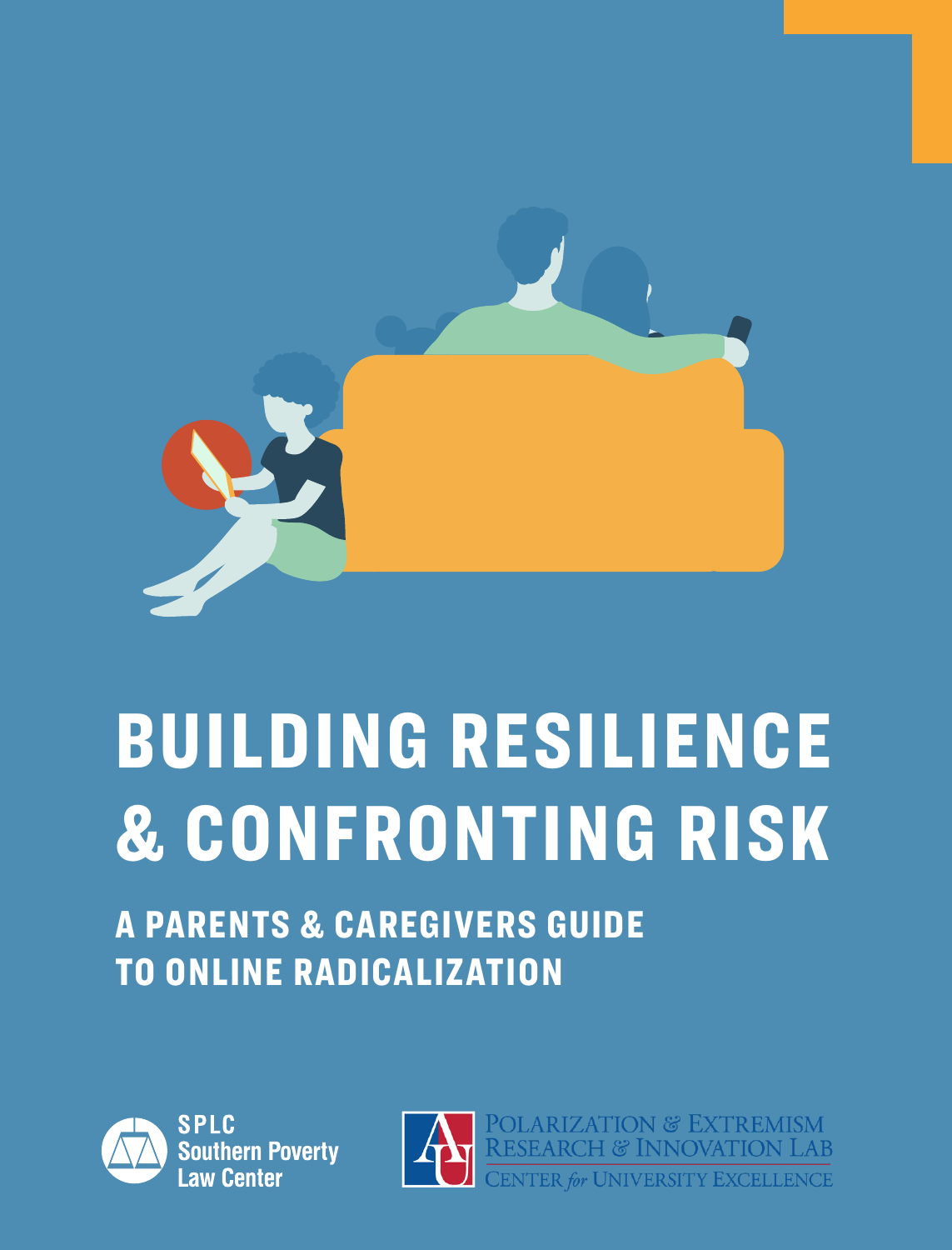### POLARIZATION AND EXTREMISM RESEARCH AND INNOVATION LAB (PERIL)

PERIL brings the resources and expertise of the university sector to bear on the problem of growing youth polarization and extremist radicalization, through scalable research, intervention, and public education ideas to reduce rising polarization and hate.

### SOUTHERN POVERTY LAW CENTER

The SPLC seeks to be a catalyst for racial justice in the South and beyond, working in partnership with communities to dismantle white supremacy, strengthen intersectional movements, and advance the human rights of all people.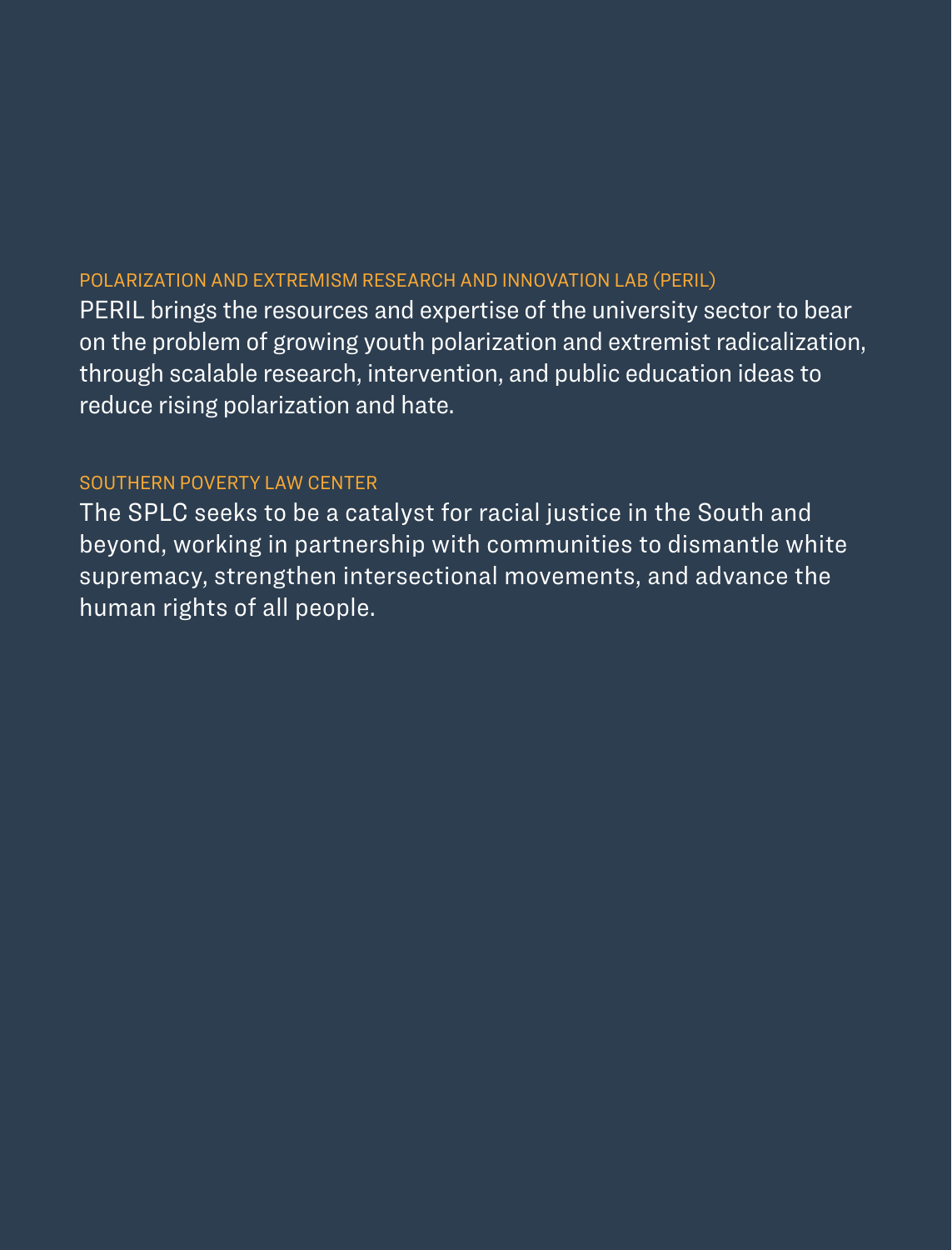## **CONTENTS**

| <b>PARENTS &amp; CAREGIVERS GUIDE</b>    | з  |
|------------------------------------------|----|
| <b>WHAT IS ONLINE RADICALIZATION?</b>    |    |
| <b>WHY SHOULD YOU CARE?</b>              | 4  |
| <b>RECOGNIZING WARNING SIGNS</b>         | 5  |
| <b>UNDERSTANDING THE DRIVERS</b>         | 6  |
| <b>ENGAGE &amp; EMPOWER</b>              | ឧ  |
| <b>RESPONDING TO HATE</b>                | 10 |
| <b>HOW TO GET HELP</b>                   | 11 |
| <b>APPENDIX: STAYING ALERT TO SITES,</b> |    |
| <b>PLATFORMS, &amp; APPS FREQUENTLY</b>  |    |
| <b>EXPLOITED BY EXTREMISTS</b>           | 15 |
| <b>ENDNOTES</b>                          | 16 |
| <b>CREDITS</b>                           | 17 |

### ILLUSTRATIONS BY CLAUDIA WHITAKER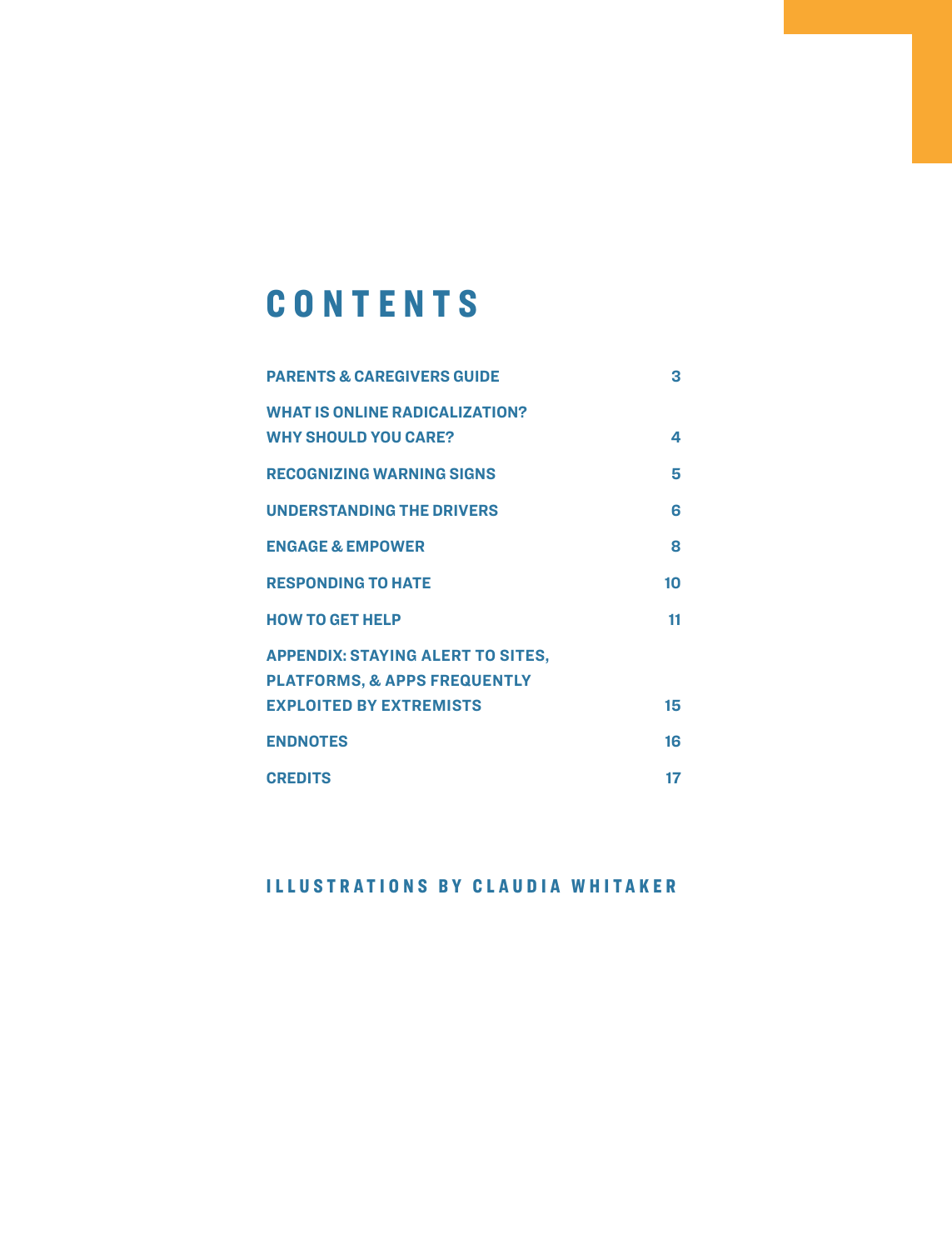Whether you live with a young person, or now work virtually with youth, radicalization to extremism is something we all should be concerned about. Extremists looking to recruit and convert children are predatory. Like all forms of child exploitation, extremist recruitment drives a wedge between young people and the adults they would typically trust. Radicalization is a problem for our entire society, from the innocent people it victimizes to the family bonds it breaks apart.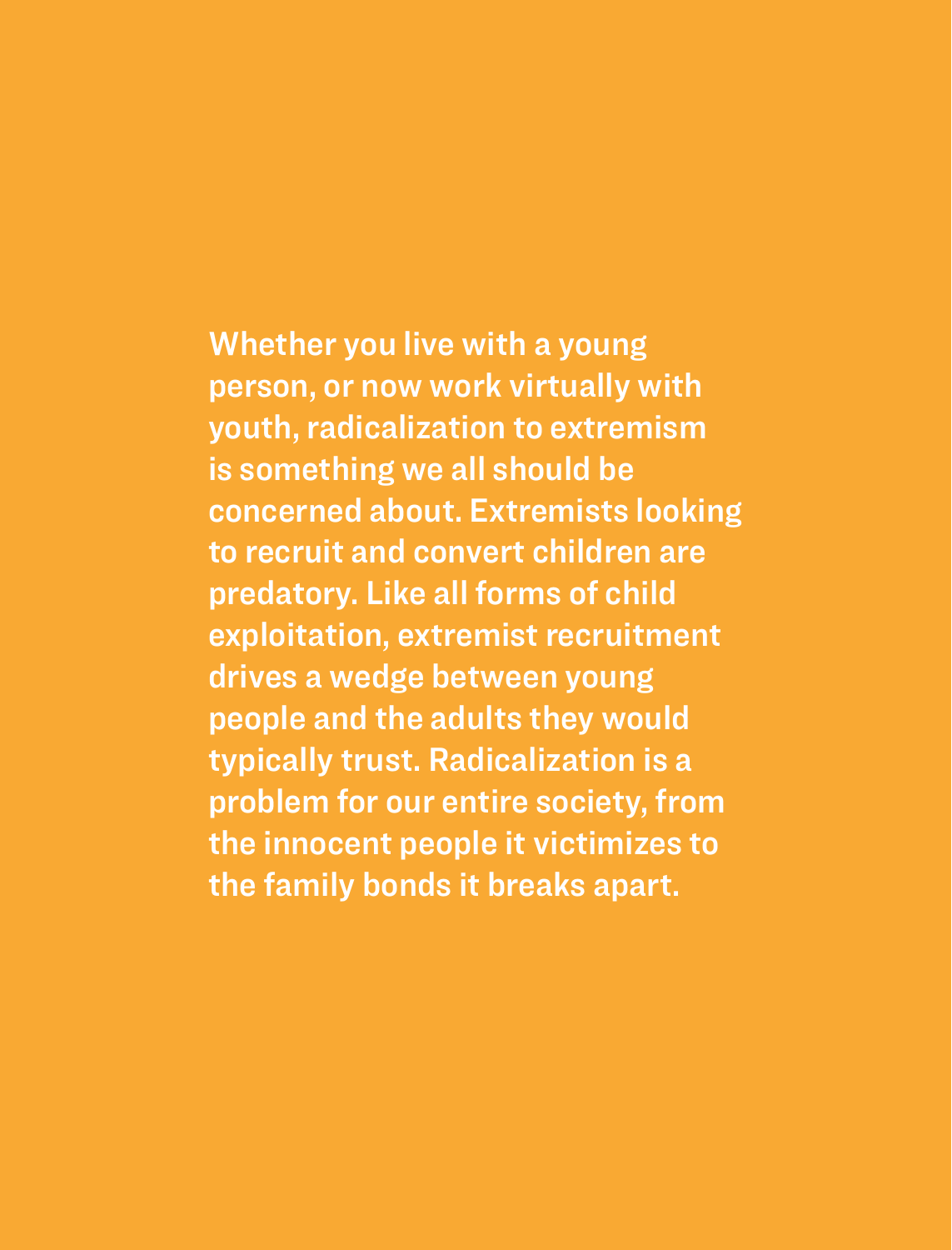### <span id="page-4-0"></span>PARENTS & CAREGIVERS GUIDE

**Who is this guide for?**We wrote this guide with a wide range of caregivers in mind.

**Caregivers living with children and young adults.** This includes parents, grandparents, foster parents, extended families, and residential counselors who are the guardians and caregivers of children and youth living at home, in group homes, and other residential settings. They are on the front lines of recognizing and responding to radicalization.

**Caregivers outside the home.** This includes teachers, principals, school counselors, coaches, music teachers, religious and youth group leaders, scout troop leaders, employers, social workers, mental health therapists, and other adults who engage with youth, even in virtual settings. These adults can form a dense network of trusted role models and authority figures, and are well-placed to recognize warning signs of radicalization. Adults outside the home also offer a key network for in-home caregivers and parents to connect with as a resource and sounding board.

Whether you live with a young person or work with youth virtually or in-person, radicalization to extremism is something we all should be concerned about. Extremists looking to recruit and convert children are predatory. Like all forms of child exploitation, extremist recruitment drives a wedge between young people and the adults they would typically trust. The radicalization of young people is a threat to civil society, from the innocent people it victimizes to the family bonds it breaks apart.

Radicalization occurs in an era of converging crises. From the COVID-19 pandemic to ongoing Black Lives Matter protests against the legacy of police brutality to the systemic racism of voter suppression and legislation that forbids critical appraisals of race and racism in schools. These conditions affirm the need to end and to dismantle white supremacy as an essential step to preventing extremist radicalization. Extremists are seeking to direct these crises in ways that heighten the risks of violence and online radicalization. This guide will help families, caregivers, and youth recognize and confront new risks posed by far-right extremists during this time. It will also help you build resilience against these risks well beyond this moment.

# This project was made possible by a generous contribution from The Piper Fund.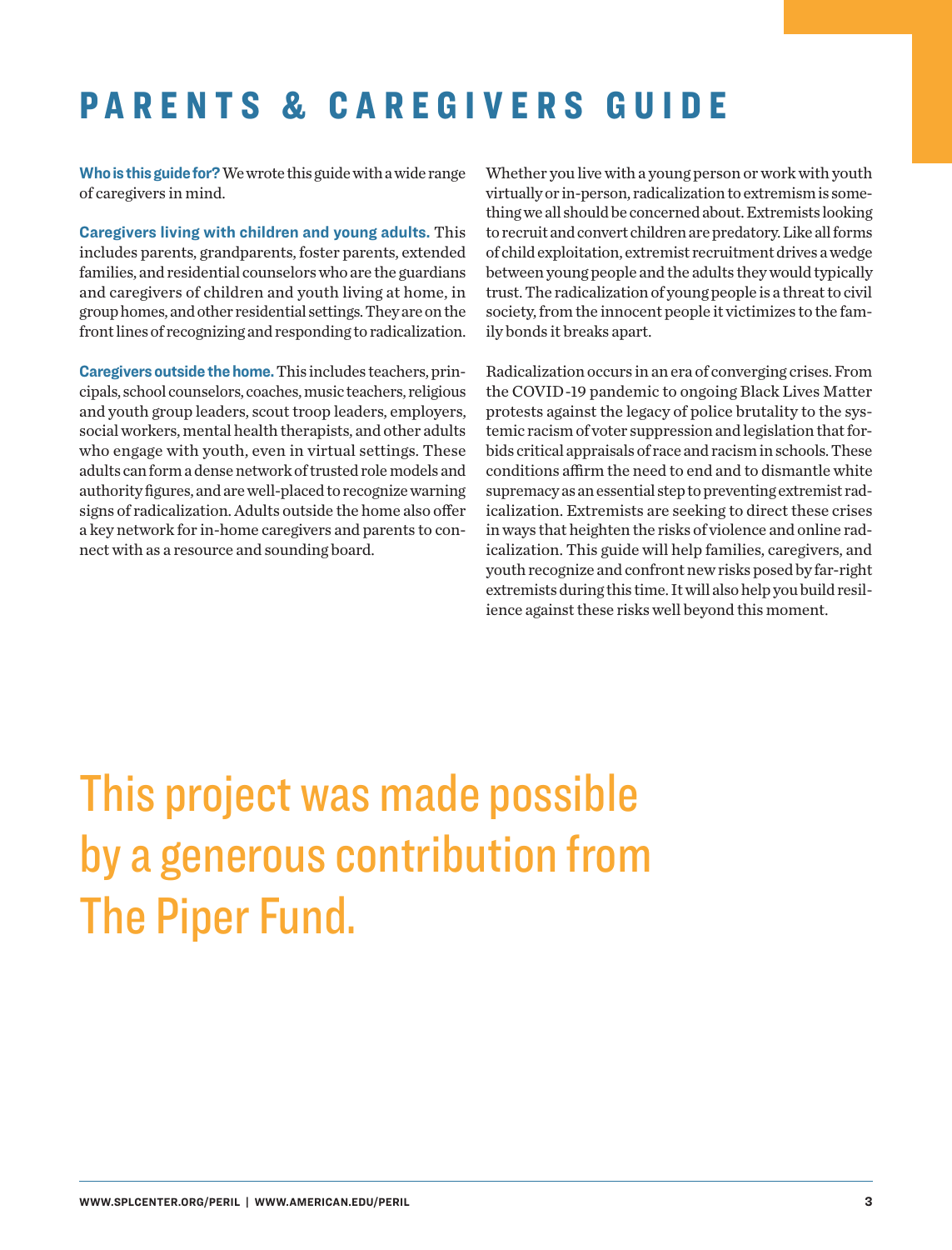# <span id="page-5-0"></span>WHAT IS ONLINE RADICALIZATION? WHY SHOULD YOU CARE?

**O** nline radicalization occurs when someone's online activities—reading, watching videos, or socializing—help lead them to adopt politically or religiously extremist views. Extremist beliefs say that one group of people is in dire conflict with other groups who don't share the same racial or ethnic, gender or sexual, religious, or political identity. Extremists believe that this imagined conflict can only be resolved through separation, domination, or violence between groups. This frequently leads to anti-democratic opinions and goals, such as a desire for dictatorship, civil war, or an end to the rule of law.<sup>[1](#page-17-0)</sup>

"Radicalization" simply means any process that leads a person to hold extremist beliefs. These beliefs may or may not lead to overt violence. Just as there are many forms of extremism, there is no single pathway to radicalization. It is a complex process, involving many personal and external influences. Finally, it is important to note that not all 'radical' politics are extremist. Beliefs that challenge established systems of political power are sometimes unfairly labeled this way in order to discredit them. Remember: for someone's political views to be a matter of serious concern, they should match the definition of extremism provided above. Here are some of the most common ways people radicalize online:

**Content "Rabbit Holes."** People can radicalize by reading or viewing increasingly extreme texts, videos, memes, or other content online. Gradual encounters with more and more extreme content—sometimes through automatic recommendations that suggest other videos to watch, books to purchase, or articles to read—can open pathways to radicalization for at-risk people. Healthy skepticism of government can develop into views that promote societal breakdown or violent conflict with democratic institutions. For example, an interest in conspiracy theories might lead to antisemitic world views.

**Filter Bubbles.** Online radicalization is helped by a lack of competing views or challenges to the ideologies people encounter online. Research shows that when someone only spends time with like-minded people, they are more likely to move to extremes.<sup>2</sup>

**Peer Sharing.** Sometimes, people are shown extremist content and propaganda by peers and online acquaintances. Often, such content is treated as a dark joke or "edgy" humor expressed through a playful meme or animated video. But research shows that exposure like this can lead some people to consider extremist positions, preparing them for later radicalization.[3](#page-17-0) Jokes, like memes about the Holocaust or slavery, also help to dehumanize entire groups of people, making it easier to rationalize violent action in the future.

66

Online radicalization is helped by a lack of competing views or challenges to the ideologies people encounter online.

**Direct contact with extremists online.** In the past, extremists were limited in their chances to speak directly with young people. But the internet connects extremists and potential recruits anywhere in the world—including a teen's phone or

 $\bullet$ 

the family computer. Direct conversations with extremists on social media, online games, and in other online spaces can be a gateway to online radicalization.

This process is not inevitable. Just because a child has encountered extremist content online doesn't mean they are automatically being radicalized. Other vulnerabilities must be present *(see "Understanding the Drivers," below)*. But if a child seems to be

enjoying increasingly extreme content, this indicates radicalization may be occurring.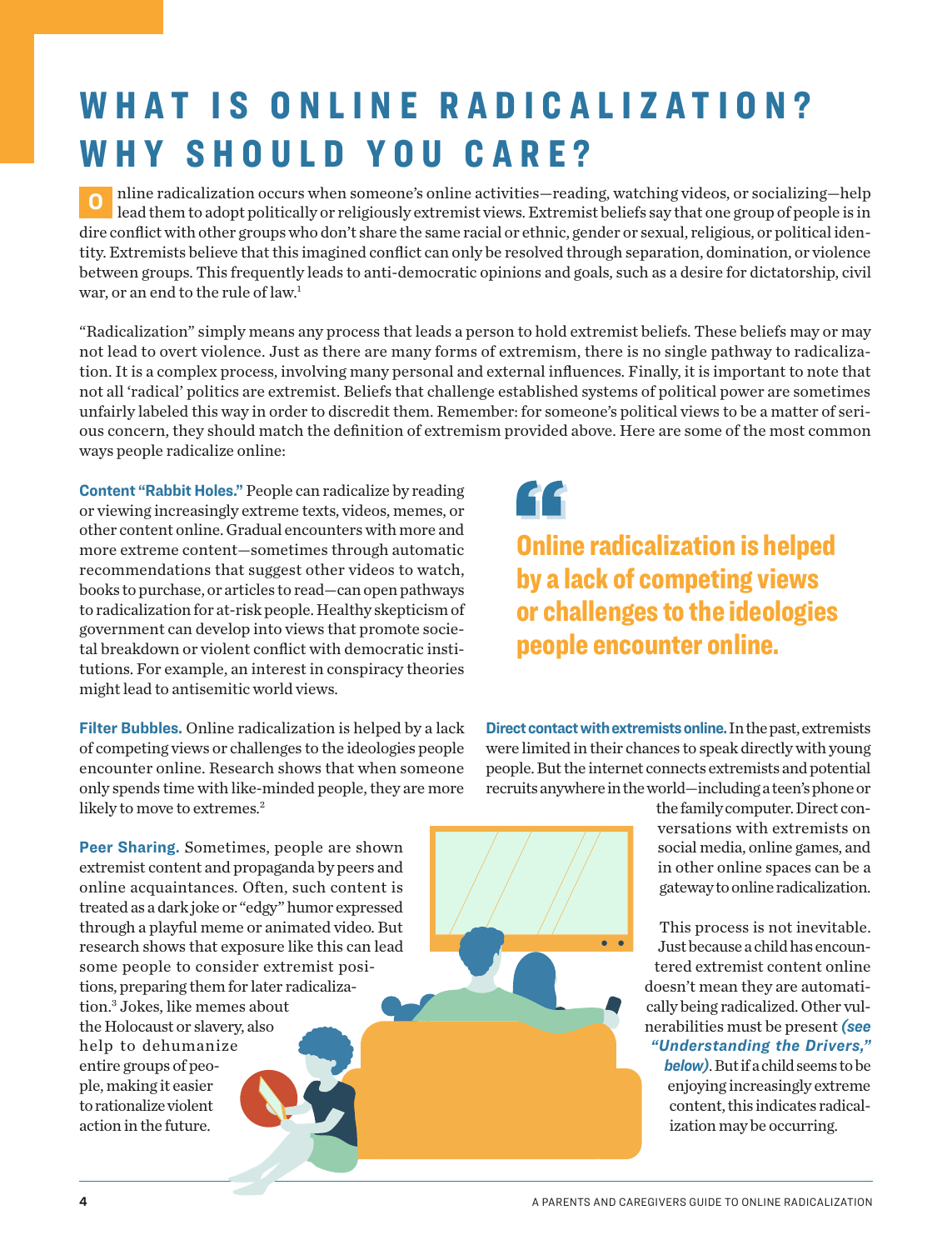# RECOGNIZING WARNING SIGNS

**T** here are some specific warning signs that should send up a red flag about the kind of content a child is being exposed to online. If a young person in your life begins to share the following ideas, there is a strong chance they have been exposed to radicalizing material. Here are some signs to watch out for:

**Fear of** a "Great Replacement" or "White Genocide" in which a white minority is politically oppressed by a nonwhite majority. Sometimes, this is tied to conspiracy theories that a global elite seeks to remove whites, as they are the greatest threat to global government.

**Belief in** antisemitic conspiracy theories. Sometimes, antisemitism is disguised as ironic belief in more outlandish conspiracy theories (e.g. that Jews are shape-shifting aliens). This can act as a radicalization pathway to more conventional antisemitic views. *(See "Peer Sharing" for more on the role of humor and irony in radicalization)*

**Belief in** the necessity of violent insurrections. This can take the form of support for an upcoming second American Civil War. Or, it can be attached to previous events, such as the January 6th Capitol insurrection or the many standoffs that have historically taken place between the US government and unlawful militias. Be alert and listen for clues that a young person might be valorizing these events.

**Belief in** male supremacy or expressions of misogyny, including policing the behavior of girls or young women. Radicalization of this type often includes a view of history in which feminism fatally ruined the stability of American society. At another extreme, male supremacy can take the form sexual nihilism, the belief that sex and romance are either worthless or unattainable, and that women are to blame for this.

**Belief in** the necessity of violence to suppress the broader Movement for Black Lives and/or protests or uprisings against racial injustice and police brutality. Or, the belief that critical education about the history and structural legacy of race and racism represents a plot to undermine society. **Sharing** concepts associated with scientific racism—that is, using language of genetics, evolution, and psychology to support racist stereotypes and justify racial hierarchies. This commonly takes the form of anti-black and anti-Hispanic racism, rationalizing old stereotypes using new scientific jargon. But it can also assume the form of a backhanded compliment; for example, claiming that Jews and Asians are biologically smarter and more collectivist than whites and, therefore, should not be allowed in white countries.

**Blaming** immigrants for societal shortcomings. Attitudes that treat immigrants as dirty, disease-carrying, criminal, or taking more than their fair share are red flags that someone is being exposed to radicalizing material. Immigrants are especially common scapegoats for people who feel that they've been denied something they were entitled to social status, in particular. *(See "Anger and Betrayal" in the "Understanding the Drivers" section, below.)* 

**Looking forward to** societal chaos or collapse. A sense of violent nihilism with little political substance is emerging as a more and more common kind of extremism. Comments that express a desire for complete societal breakdown, with slogans like "there is no political solution," should be cause for immediate concern.

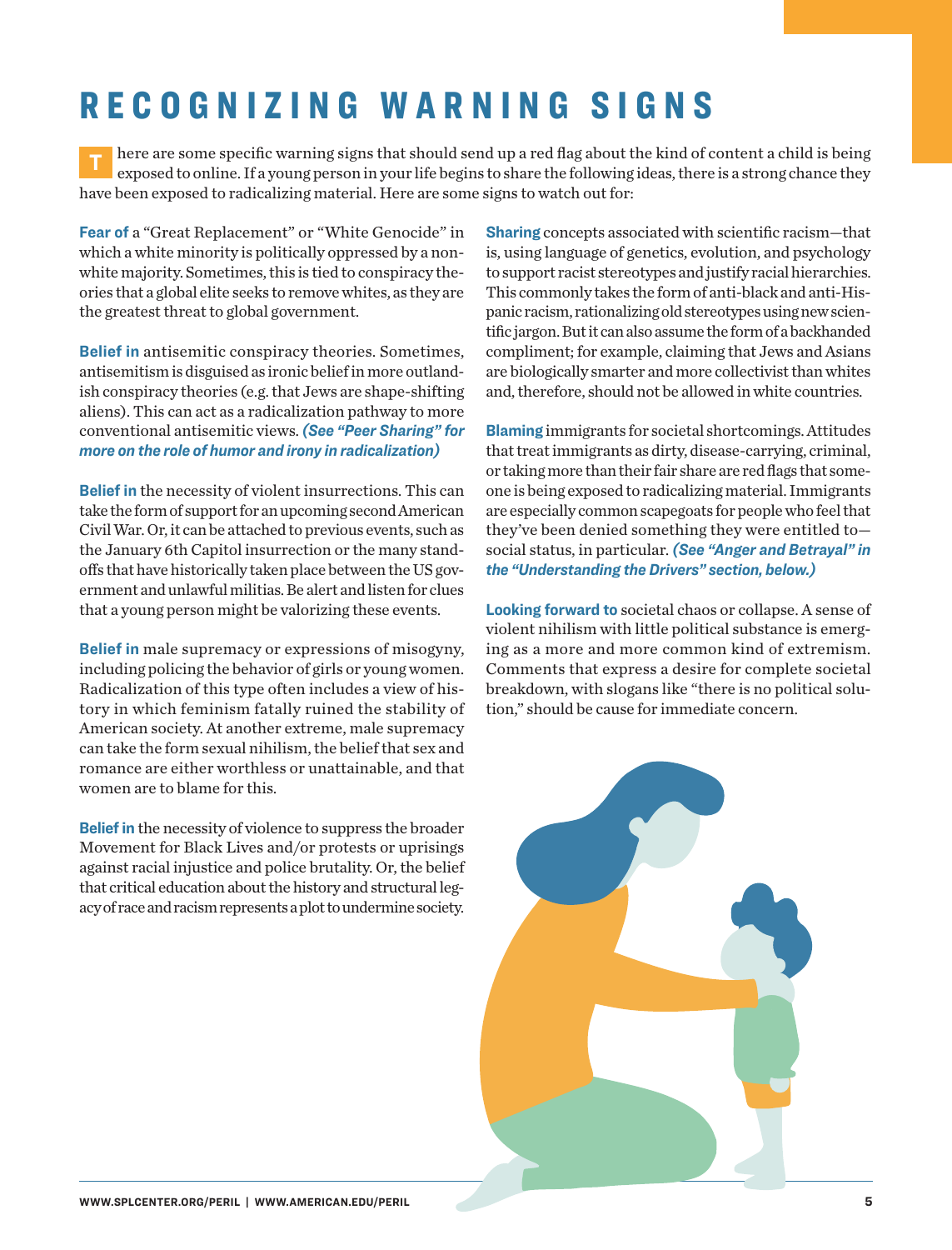### <span id="page-7-0"></span>UNDERSTANDING THE DRIVERS

**P** arents and caregivers can help prevent and interrupt radicalization processes by staying alert to the kinds of vulnerabilities that make youth more susceptible to extremist rhetoric or recruitment. There is no single formula that can explain why one person will be drawn to extremist groups and another one will not, but we do know that most extremists have experienced some combination of the following:

**Trauma, Disruption, and Loss.** Sudden unwanted changes to our everyday lives can leave people feeling powerless, which makes them more vulnerable to radicalization. Disruptions can be dramatic, like the death of a loved one, a violent assault, or economic hardships. Or they can be seemingly small, like the switch from middle school to high school. There are all-too-many reasons today for youth to lack the most basic sense of security, leaving many dislocated and even traumatized by current events. Extremists are there to offer a false sense of security and the promise of belonging.

**Confusion and Uncertainty.** From global climate change to the COVID-19 pandemic, ours is an age of unprecedented crisis. This can leave anyone—but young people in particular—struggling to make sense of it all. Extremists

offer simple, false solutions to complex problems, while conspiracy theories offer a sense of control when we feel otherwise powerless[.4](#page-17-0)

**Anger and Betrayal.** When people feel something has unjustly been taken from them, they may turn to extremists for easy answers and a scapegoat to blame. We live in an age of declining living standards, precarious social institutions, and environmental disasters. Many are afraid for their future, and no one knows how these crises might in the end be solved. These fears and the justified grievances that accompany them can offer extremists an "open door" to radicalize and recruit. Extremists use scapegoating and extreme black-and-white thinking to direct that anger and sense of betrayal toward others.

**Rebellion and Status.** Youthful rebellion can be harmless, or even a healthy part of growing up. But when adolescents rebel with hateful and extremist content, they can cause real damage to themselves and those around them. Rebellion increasingly occurs online, such as by sharing provocative content with both friends and strangers. Some former extremists report that their radicalization began with sharing "edgy" or shocking material as a joke, a way to shock authority figures, or as a way to impress their peers. But all too often, these attempts to rebel and gain status with peers can evolve into actual extremist beliefs. New research even suggests that participating in delinquent online activities like trolling can make a young person find extremism more appealing.

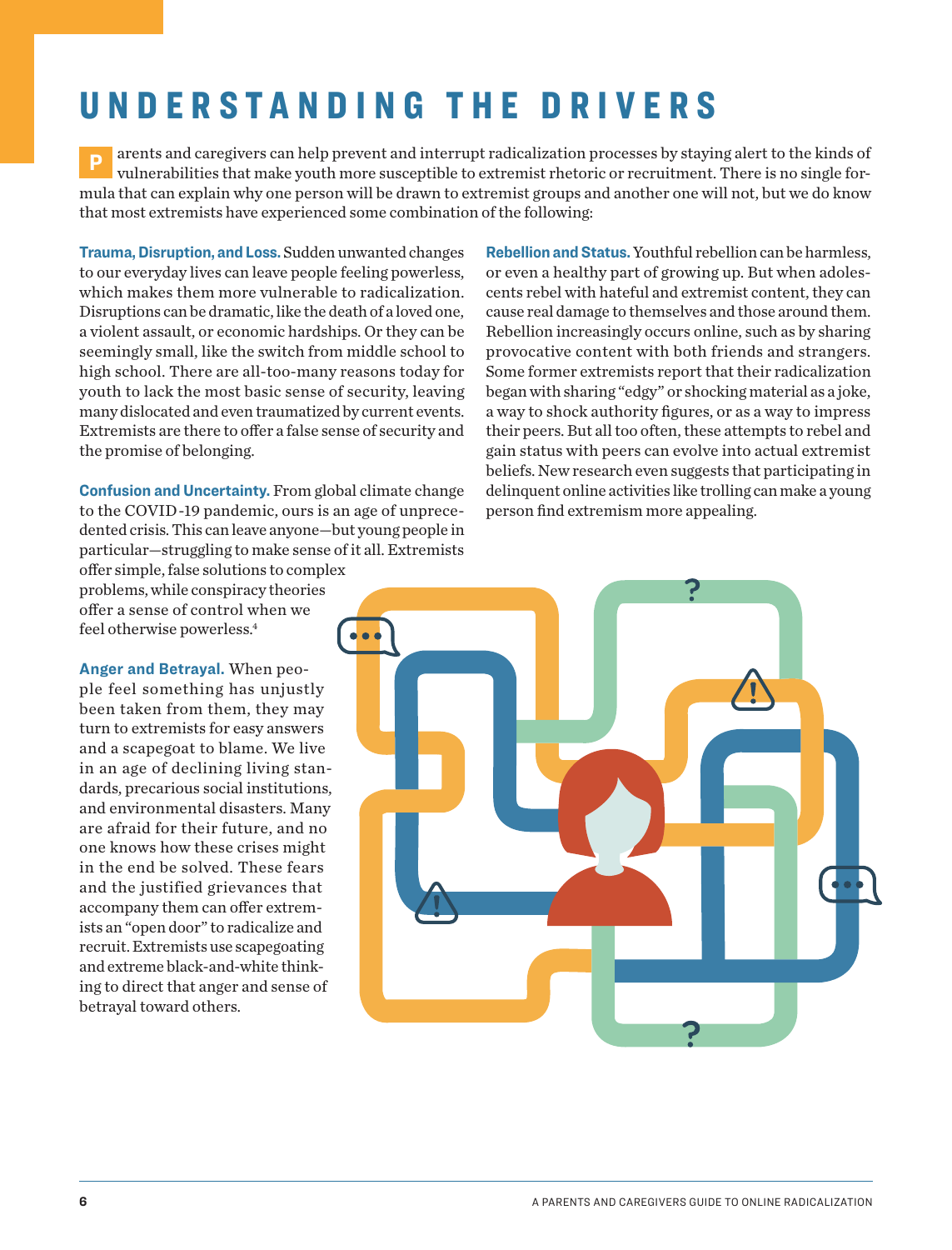<span id="page-8-0"></span>**Desire for Love and Friendship.** Strange as it sounds, many extremists embrace hate hoping it will bring them closer with someone they love.<sup>[5](#page-17-0)</sup> Whether a family member, boyfriend/girlfriend, or close friend, we all want to be in agreement with those we care about. It is sometimes easier to embrace extremism than to reject a loved one and their beliefs. When a loved one is radicalized, it puts everyone around them at risk.

**Isolation and Lack of Belonging.** A major driver toward extremist groups is a desire to be a part of something bigger than oneself. Youth who are highly isolated or lack a sense of belonging to groups outside their families are at higher risk from groups that offer them purpose, meaning, or belonging. Former extremists often mention that extremist groups had become like a family to them, countering their loneliness and isolation.

### "

Extremists offer simple, false solutions to complex problems, while conspiracy theories offer a sense of control when we feel otherwise powerless.

**Curiosity.** Boredom and idleness can help spread conspiracies or lead people to adopt radical ideologies. These beliefs engage a person's curiosity and give them an emotionally rewarding subject to explore. For already vulnerable people, the world of online conspiracy theorists and hate groups can become even more attractive. It is not uncommon for boredom to accompany other risky circumstances, such as social isolation or the search for love.

**Most People Do Not Become Extremists.** Even if a child is at risk from one of these factors, it does not mean they will automatically adopt extremist beliefs. A little attention can prevent risks from becoming full-blown problems. Pay extra attention to what the youth around you say and where they go online. Then, be ready to listen.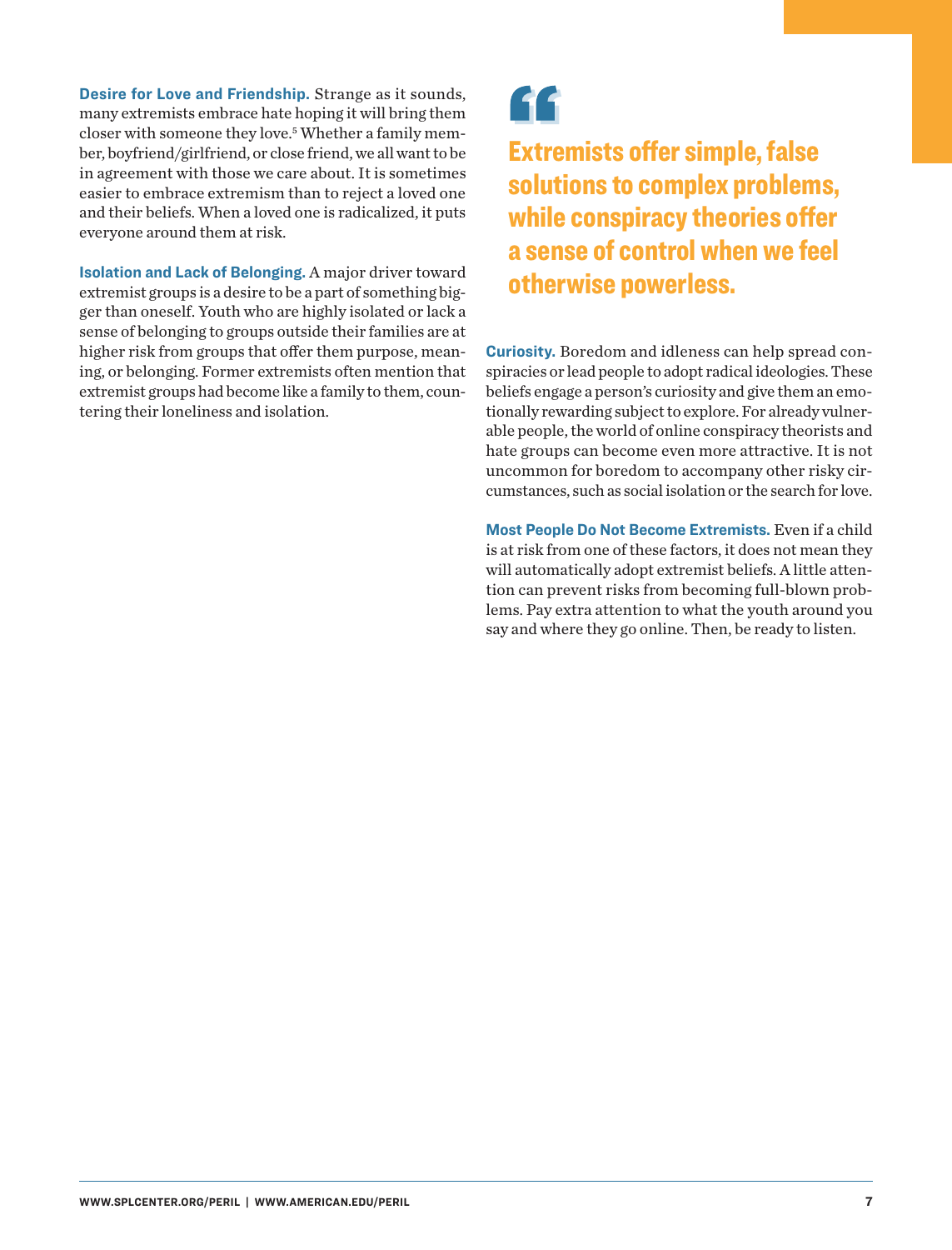### <span id="page-9-0"></span>ENGAGE & EMPOWER

**T** he good news is that parents and caregivers are the people in the best position to stop radicalization in its tracks. If you're concerned about a child or young adult you know becoming radicalized, here are some strategies to engage them:

**LISTEN** to what young people are saying. If they begin to repeat themes or vocabulary associated with extremists and conspiracy theories, try not to ridicule or punish them. Ridicule and scolding have actually been shown to strengthen problematic belief systems.<sup>[6](#page-17-0)</sup> Instead, suggest that the people spreading these messages may have their own motives besides the truth and a child's well-being. Then, reach out for help from one of the resources provided at the end this guide.

**ASK QUESTIONS** about what children are doing online, what they are learning, and what kinds of websites and platforms they spend time on. Approach these questions from a place of curiosity rather than monitoring. Ask open ended questions, like "What values do *you* stand for?" or "What kind of person do *you* want to be?" Asking questions that show genuine interest in a child's activities and hobbies may open up new lines of communication and sharing about what they do online. Ask questions that let them teach you something from their lives, like "How does that game work?" or "How do you think your teachers could be do better in the way they speak about racism?" Teenagers may open up more if you raise questions during casual activities where they are not the only focus of your attention. Talking while driving in the car, folding laundry, or taking a walk can reduce the pressure.<sup>[7](#page-17-0)</sup>

**DISCUSS** the news with children in an age-appropriate way. Visit sites like the [News Literacy Project](https://newslit.org) to learn how you can avoid misinformation and propaganda. Screen content they are watching by looking at the reviews and parent/child ratings on Common Sense Media. Proactively suggest materials published by trustworthy news sources and read an article together each day. Subscribe and listen

11

Pay attention to the news sources children favor and ask them how they know the sources of their information are credible.

to a credible current events podcast together. Pay attention to the news sources children favor and ask them how they know the sources of their information are credible. Help direct them toward reliable news sources. Continue to educate yourself on how to identify misinformation and disinformation in the news and elsewhere.

**EDUCATE** children on the ways that propaganda and misinformation are used to manipulate people. Talk to them about both the styles and strategies of extremist propaganda (such as scapegoating or offering simple solutions to complex problems).<sup>8</sup> Explain that propaganda can be delivered in any medium—writing, video, music, memes, etc.—and can often disguise itself as humor.

**ADVISE** children to practice good internet safety. They should be cautious about clicking on links they don't recognize and should not click on links sent from people they don't know. Maintaining privacy settings—and updating them regularly—on all apps and social media accounts is important.

**ENCOURAGE** your children to critically examine messages they receive and to treat the information they consume as persuasive devices, meant to convince them of a worldview. Talk about what they can do if they encounter an extremist message online or in real life *(see "Responding to Hate," below)*. These critical thinking skills and vigilance can help a child spot and overcome radicalizing messages.

**EXPOSE** the way extremists prey on a young person's sense of vulnerability and identity. Demonstrate to children how these messages might even appeal to them. Be honest about a time in the past when you may have been deceived by an individual or group who didn't have your best interests at heart. See the resources provided at the end of this guide to learn more about the experiences of former extremists and share them.

**REMIND** children that people may not be who they say they are online. The internet allows anyone to wear a mask especially predators. Sometimes, people who seem popular and successful are really failures. People who seem fun and accepting can be intolerant and even abusive. This is especially true in extremist spaces, where violence and exploitation within groups is quite common.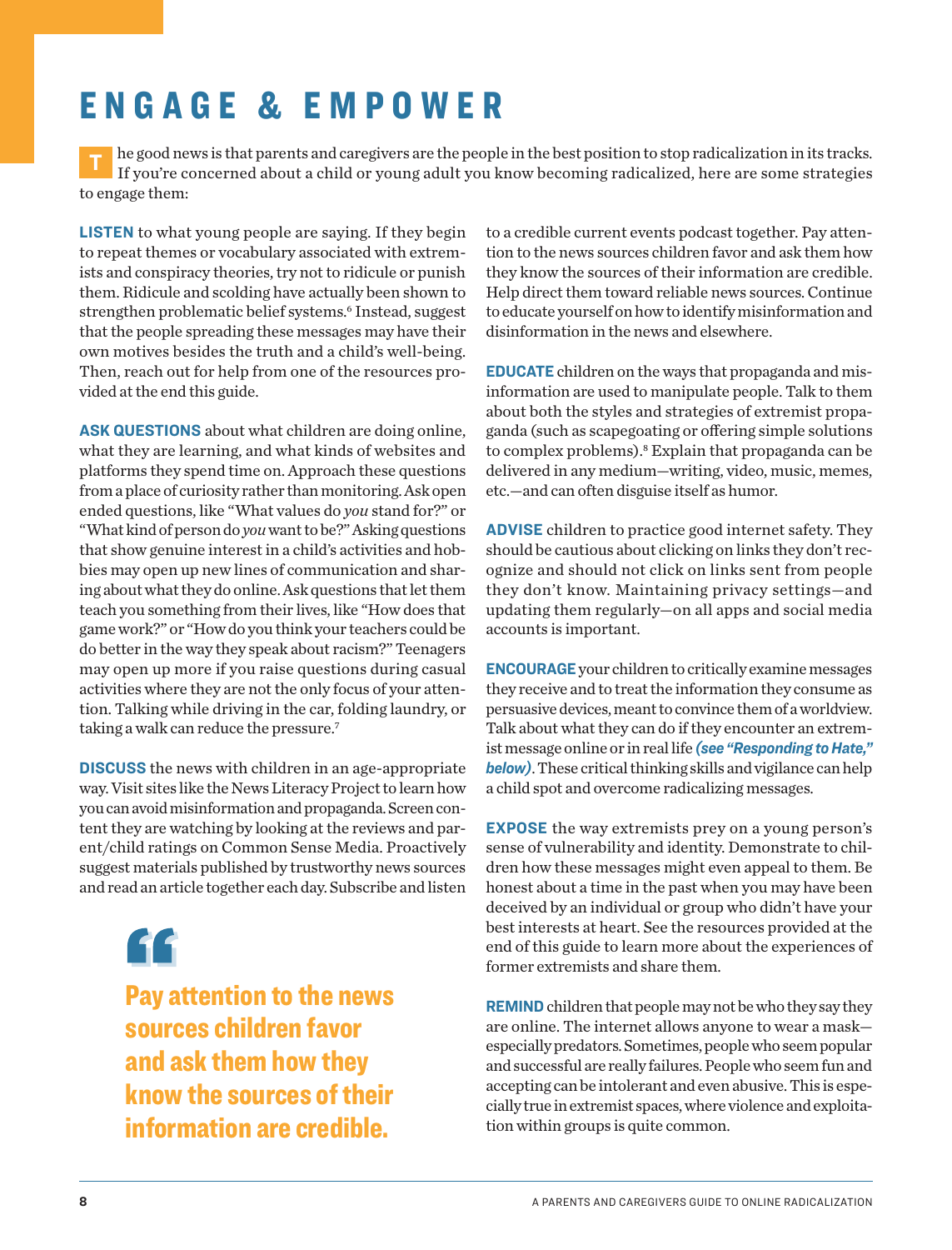<span id="page-10-0"></span>Preventing online radicalization is about more than just recognizing and avoiding risks. It's also about building resiliency and strengthening a sense of belonging and identity so that youth are less vulnerable or susceptible to extremist rhetoric. Here are some strategies you can use to help strengthen youth resilience:

**REASSURE** children and share your vision for making a better society and world. Explain that it is okay to feel uncertain. Point out everyday people—volunteers, community members, neighbors, and charitable organizations who help others during times of crisis. Show children safe ways in which they can help, too. This might include helping an elderly neighbor, reaching out to a classmate who may lack social support, or doing volunteer work for disaster relief organizations.

**EMPOWER**children to take charge. Extremist groups thrive when ordinary people feel their lives are out of control. Find everyday ways a child can exercise control over their environment. Talk to children and try to remember times when they took control of a situation—a sporting or gaming success, a minor emergency they helped solve, an important errand or chore they accomplished. Allow them to plan meals or to make family TV and movie viewing choices. Where appropriate, ask older adolescents for their opinion in household decisions and show them when you follow their advice.

**CHALLENGE** harmful gender stereotypes that encourage violence by engaging young people in thoughtful discussions around empathy and emotions. Help them develop an understanding and appreciation for gender beyond the binary of boys and girls.

**CREATE** roots and strengthen children's identity at home, in their family and their broader community. Extremists prey on young people who lack a sense of belonging, and one of the best ways to create resilience to extremist messaging is to strengthen youth's sense of positive identity and belonging. Youth who already have a strong sense of meaning, engagement, and purpose in their lives are less likely to be drawn to the promises of extremist groups who offer it to them. Parents and caregivers can help by sharing family stories, highlighting friends and relatives who have fought for justice against oppression, and reinforcing values about community and caring for others.

**SHARE** cultural practices and knowledge that are different from your own. Listening to and learning about others' lived experiences is a critical step in anti-racist practice. Exposure and deep engagement with different kinds of people, along with rich cross-cultural experiences, have been shown to create "off-ramps" from extremist movements and ideologies.<sup>9</sup> The more people spend time in like-minded groups, the more likely they are to move toward extremes. Don't stay silent about the history and ongoing injustices of white supremacy and male supremacy. *(See "How to Get Help" below for resources and where to get started.)* 

**MODEL** acceptance, kindness, and empathy for others. Individuals who have left extremist movements regularly point to the kindness of others—even in the face of hate and violence—as a driving factor for leaving the movement. Schools who have launched kindness campaigns have reported fewer disciplinary referrals and reduced bullying.[10](#page-17-0) Finding concrete ways for children to help others—by gathering donations for a food pantry, joining you in helping a neighbor who is elderly or has a disability, participating in neighborhood cleanups—can help forge kindness in ways that make it harder to be drawn to hate.

**CONNECT** with the broader network of trusted adults in the child's life for additional resources and help. If a child needs deeper understanding of the historical experiences of marginalized peoples, hate speech, or extremism, reach out to their teachers and principals and request resources. Religious leaders, therapists, coaches, youth group leaders, and other adults in a child's life can be an important sounding board and brainstorming partner for how to better engage with youth or assess warning signs.

**REMEMBER** that you are not alone. There are dozens of organizations working to prevent and intervene in radicalization pathways. The following section and resource list at the end of this guide offers websites, downloadable guides and toolkits, and phone numbers to call to seek additional help.

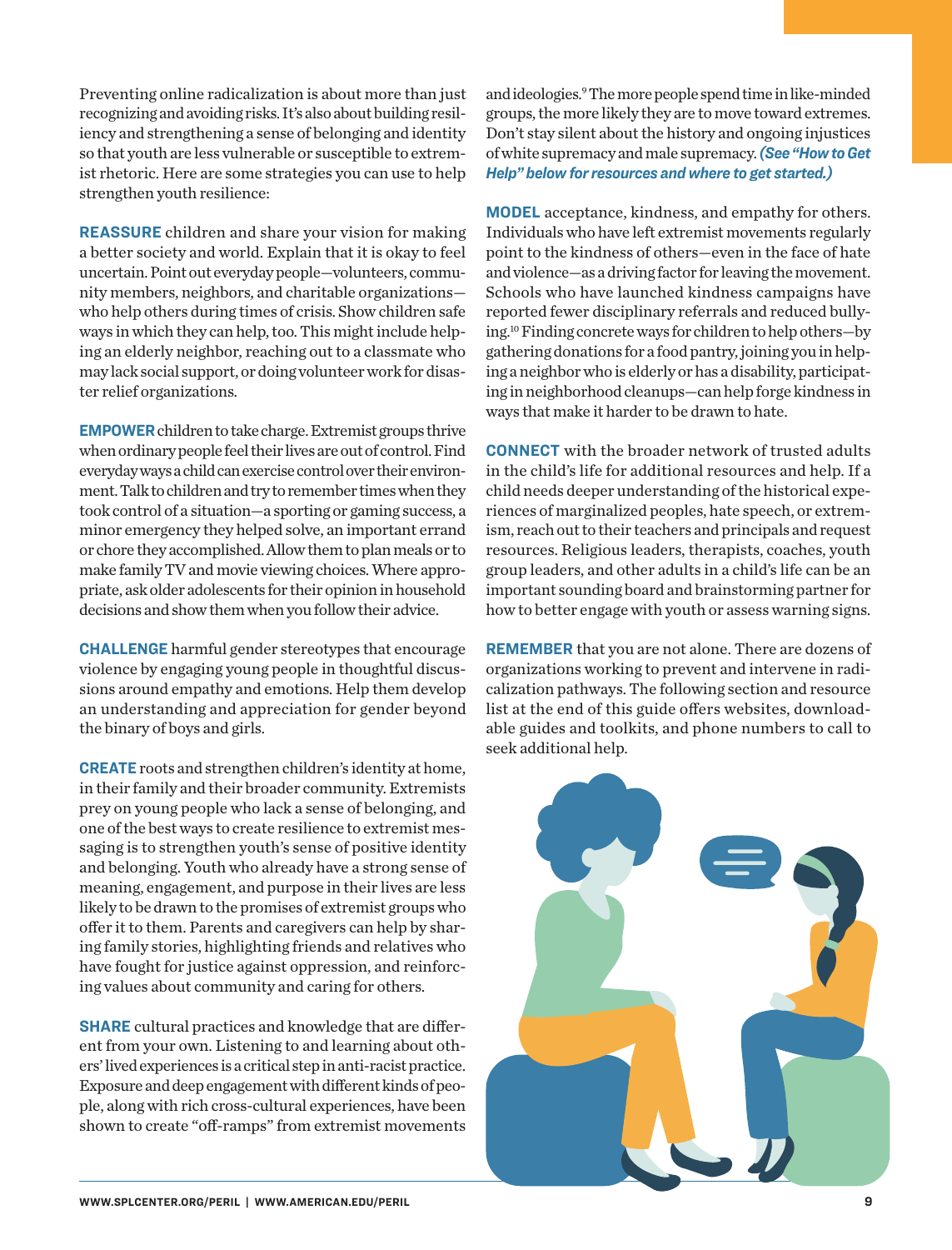### <span id="page-11-0"></span>RESPONDING TO HATE

**E** xtremism online affects everyone, not just those young people whom extremists intend to radicalize. We must always remember and emphasize the impact extremism has on its victims. Here's what to do if a child is the victim of online hate or is targeted with harassing content.

**Take it seriously.** Hateful or harassing conduct has realworld consequences. Many victims of online harassment curtail their online use, and some stop altogether.[11](#page-17-0) Children and adolescents who experience bias harassment are more likely to experience feelings of isolation, depression, and anxiety.<sup>12</sup> And because these attacks are identity-based, they can affect anyone in a community belonging to that group—not just the direct targets of harassment.

**Create a record.** If you are able to file a report with your school or school district, do so. If you cannot, or do not trust that a report will be responded to appropriately, write a detailed email describing the incident and send it to the child's school. Save a copy for yourself some place safe. Remember, even if schools cannot immediately respond to your case, your record will support other victims of bias harassment and help to create a record of ongoing issues.

### "

Children and adolescents who experience bias harassment are more likely to experience feelings of isolation, depression, and anxiety.

**Remind children that extremists are relatively few in number.** There are many, many more people of good will who want to live in a diverse, inclusive nation. But the internet and other media amplify extremists, making them seem more numerous and powerful than they really are.

#### **Discuss online safety and pri-**

**vacy practices.** Make sure your children do not share any identifying information online. This includes their home address, phone number, or those of family and friends. Make sure that social media and email accounts have unique passwords and change them every six months. Consider setting social media accounts to "private," so that only a child's friends can connect with them.



**Get Help.** Reporting hate can lead to more responsive and comprehensive tools to prevent future incidents. There are a range of advocacy groups who collect reports of witnessed or experienced harassment, hate speech, bullying, and violence and can refer you to resources for reporting, pursuing legal action, financial assistance, or support for physical and mental health needs. For example, the Victim Connect Resource Center website offers a list of advocacy groups and resources, including a Victim Connect Hotline that can refer you to services: 1-855-4-VICTIM. See the resource list below as a starting place for reporting and tracking hate.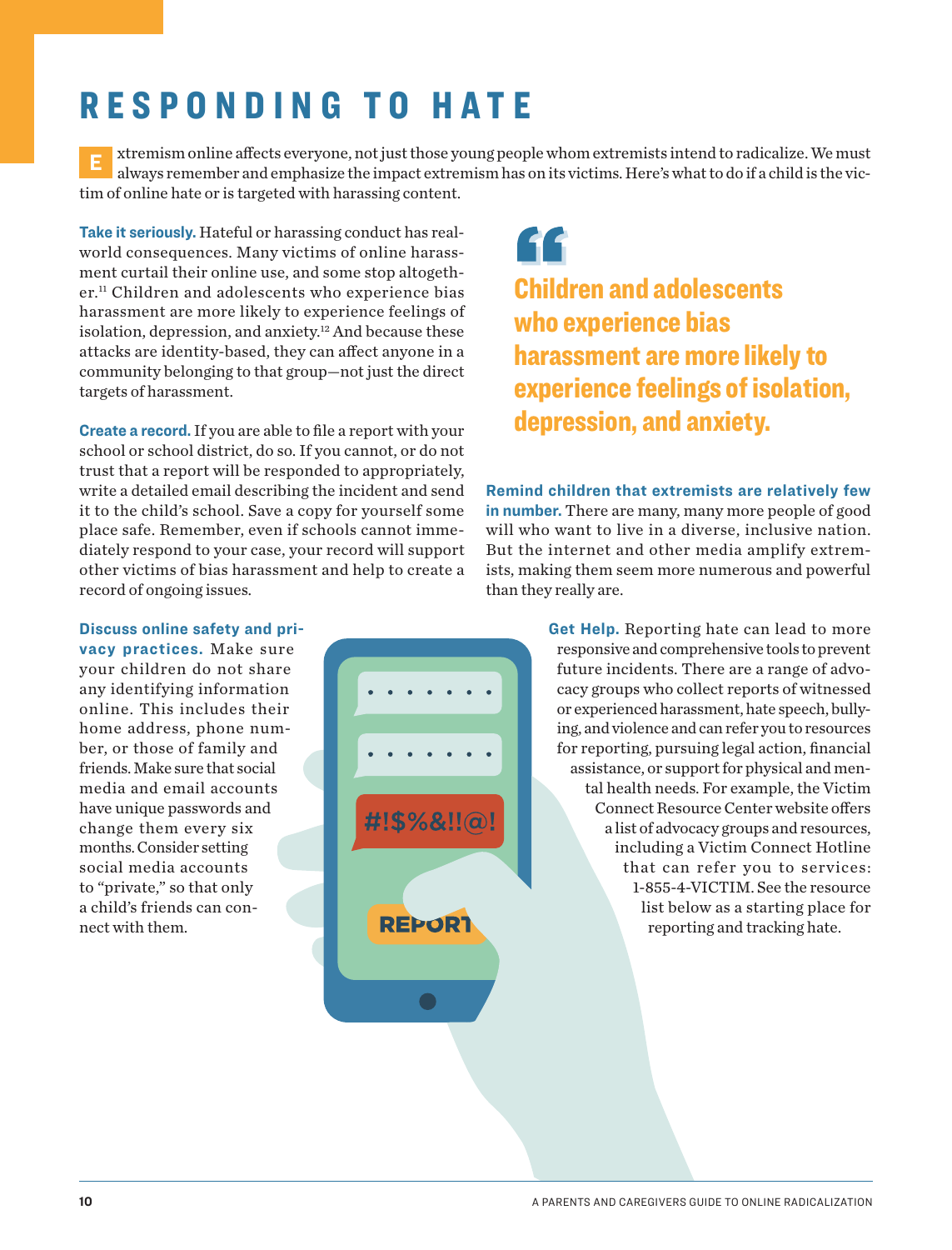# <span id="page-12-0"></span>HOW TO GET HELP

**I** f a child or young adult you know seems to be at risk for radicalization, reach out for help. Find out who your child trusts. If there is a trusted teacher, coach, clergy member, or other adult outside the home who can offer support, speak with them. If you are a caregiver outside the home, look for support within your organization and try to determine if the child has good support at home. Below is a sample list of resources that can help. Extremism is a problem that affects everyone. You do not have to face this problem alone.

#### Addressing Violent Extremism & Radicalization

• Life After Hate is a compassion-forward organization of former extremists who offer disengagement counseling and ongoing support to people leaving extremism: [www.](http://www.lifeafterhate.org/) [lifeafterhate.org/](http://www.lifeafterhate.org/)

• Organization for the Prevention of Violence's EVOLVE Program (Canada) is a professional counseling program providing counseling and social services to both victims of hate crimes and anyone looking to disengage from extremism:<https://preventviolence.ca/>

#### Styles & Strategies of Extremist Propaganda

• Anti-Defamation League's Hate Symbols Database and its Propaganda, Extremism & Online Recruitment Tactics: <https://www.adl.org/hate-symbols>

• "Guide to Radical Right Symbols, Slogans and Slurs," Centre for Analysis on the Radical Right (CARR): [www.](http://www.radicalrightanalysis.com/wp-content/uploads/2020/05/CARR-A-Guide-to-Online-Radical-Right-Symbols-Slogan-and-Slurs.pdf) [radicalrightanalysis.com/wp-content/uploads/2020/05/](http://www.radicalrightanalysis.com/wp-content/uploads/2020/05/CARR-A-Guide-to-Online-Radical-Right-Symbols-Slogan-and-Slurs.pdf) [CARR-A-Guide-to-Online-Radical-Right-Symbols-](http://www.radicalrightanalysis.com/wp-content/uploads/2020/05/CARR-A-Guide-to-Online-Radical-Right-Symbols-Slogan-and-Slurs.pdf)[Slogan-and-Slurs.pdf](http://www.radicalrightanalysis.com/wp-content/uploads/2020/05/CARR-A-Guide-to-Online-Radical-Right-Symbols-Slogan-and-Slurs.pdf)

• A glossary of male supremacist extremism: [https://](https://rationalwiki.org/wiki/Manosphere_glossary) [rationalwiki.org/wiki/Manosphere\\_glossary](https://rationalwiki.org/wiki/Manosphere_glossary)

• Berger, J.M. "The Strategy of Violent White Supremacy is Evolving." *The Atlantic,* August 7, 2019: [www.theat](http://www.theatlantic.com/ideas/archive/2019/08/the-new-strategy-of-violent-white-supremacy/595648/)[lantic.com/ideas/archive/2019/08/the-new-strategy](http://www.theatlantic.com/ideas/archive/2019/08/the-new-strategy-of-violent-white-supremacy/595648/) [-of-violent-white-supremacy/595648/](http://www.theatlantic.com/ideas/archive/2019/08/the-new-strategy-of-violent-white-supremacy/595648/)

• Hayden, Michael. "Why White Supremacists Are Targeting Zoom Meetings during the COVID -19 Pandemic." SPLCs *Hatewatch* blog, May 5, 2020: [www.](http://www.splcenter.org/hatewatch/2020/05/05/why-white-supremacists-are-targeting-zoom-meetings-during-covid-19-pandemic) [splcenter.org/hatewatch/2020/05/05/why-white-su](http://www.splcenter.org/hatewatch/2020/05/05/why-white-supremacists-are-targeting-zoom-meetings-during-covid-19-pandemic)[premacists-are-targeting-zoom-meetings-during-covid-](http://www.splcenter.org/hatewatch/2020/05/05/why-white-supremacists-are-targeting-zoom-meetings-during-covid-19-pandemic)[19-pandemic](http://www.splcenter.org/hatewatch/2020/05/05/why-white-supremacists-are-targeting-zoom-meetings-during-covid-19-pandemic)

• Miller, Dr. Cassie. "The Boogaloo Started as a Racist Meme." SPLCs *Hatewatch* blog, June 5, 2020: [www.splcenter.org/ hatewatch/2020/06/05/](http://www.splcenter.org/hatewatch/2020/06/05/boogaloo-started-racist-meme) [boogaloo-started-racist-meme](http://www.splcenter.org/hatewatch/2020/06/05/boogaloo-started-racist-meme)

• The News Literacy Project: <https://newslit.org/>

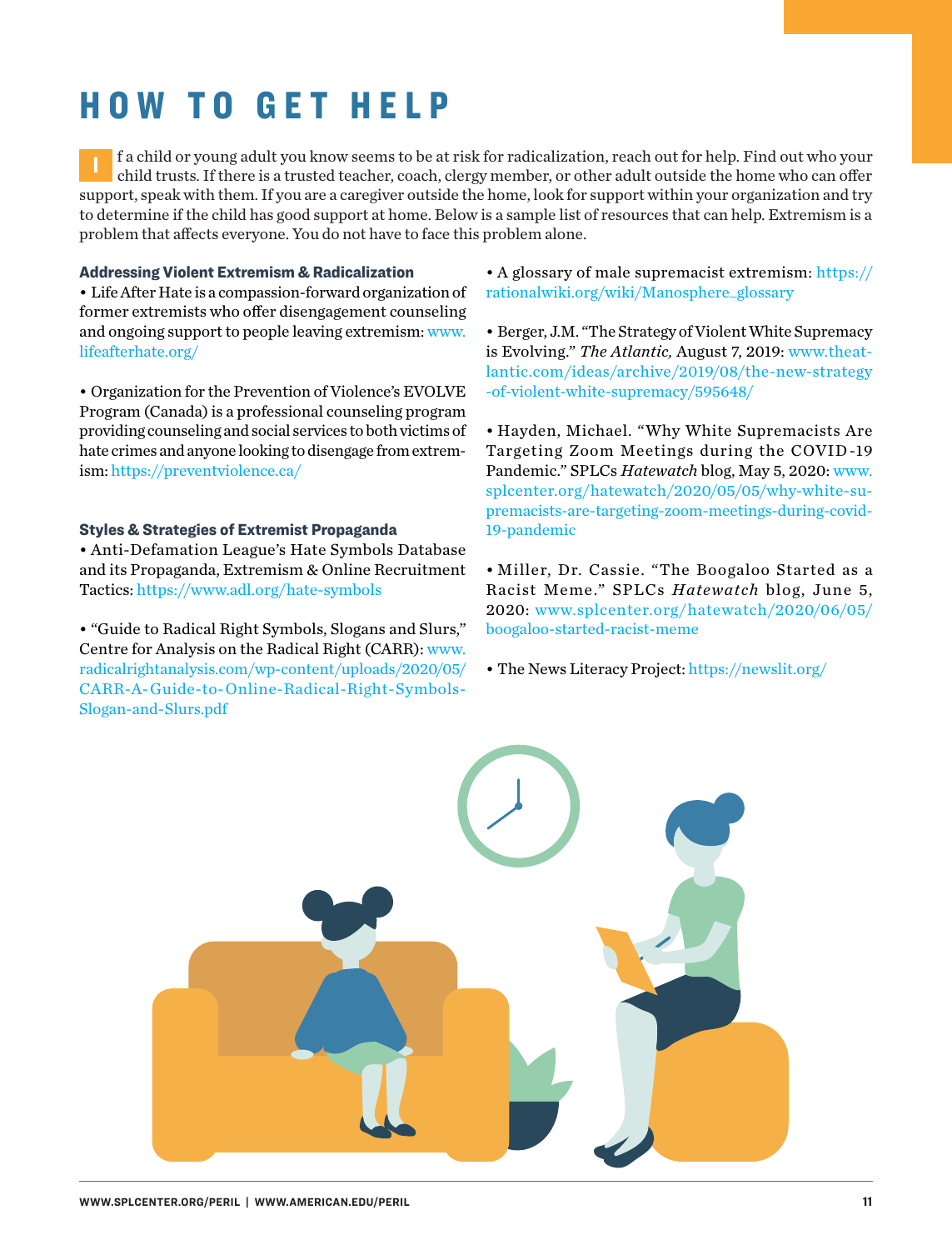#### Teaching Children about Prejudice & Racism

• No Racism in Schools #1865: [https://www.noracis](https://www.noracisminschools.org)[minschools.org](https://www.noracisminschools.org)

• Embrace Race, Resources: [https://www.embracerace.](https://www.embracerace.org/resources) [org/resources](https://www.embracerace.org/resources)

• Telling the Truth About Slavery Is Not Indoctrination by Clint Smith III: [https://www.](https://www.theatlantic.com/ideas/archive/2020/09/real-stakes-fight-over-history/616455/) [theatlantic.com/ideas/archive/2020/09/real-stakes](https://www.theatlantic.com/ideas/archive/2020/09/real-stakes-fight-over-history/616455/) [-fight-over-history/616455/](https://www.theatlantic.com/ideas/archive/2020/09/real-stakes-fight-over-history/616455/)

• The Antiracist Research & Policy Center: [https://www.](https://www.bu.edu/antiracist-center/) [bu.edu/antiracist-center/](https://www.bu.edu/antiracist-center/)

• The Western States Center's toolkit on addressing white nationalism in schools: [https://www.western](https://www.westernstatescenter.org/schools)[statescenter.org/schools](https://www.westernstatescenter.org/schools)

• "Anti-Racism Resources for Parents and Kids," Healthline: [https://www.healthline.com/ health/](https://www.healthline.com/health/parenting/anti-racism-resources-for-parents-and-kids) [parenting/anti-racism-resources-for-parents-and-kids](https://www.healthline.com/health/parenting/anti-racism-resources-for-parents-and-kids)

• "Anti-Racism Resources for All Ages," Padlet: [https://](https://padlet.com/nicolethelibrarian/nbasekqoazt336co) [padlet.com/nicolethelibrarian/nbasekqoazt336co](https://padlet.com/nicolethelibrarian/nbasekqoazt336co)

• Bertelsmann Foundation and PERIL, "The Boogaloo Ballad of Henry Graves: Education Guide." [www.bfna.](https://www.bfna.org/democracy/the-boogaloo-ballad-of-henry-graves-3eim66gep6/) [org/democracy/the-boogaloo-ballad-of-henry-graves-](https://www.bfna.org/democracy/the-boogaloo-ballad-of-henry-graves-3eim66gep6/)[2eim66gep6/](https://www.bfna.org/democracy/the-boogaloo-ballad-of-henry-graves-3eim66gep6/)

• "How to Talk To Your Kids About Anti-Racism," PBS SoCal: [https://www.pbssocal.org/education/](https://www.pbssocal.org/education/at-home-learning/talk-kids-anti-racism-list-resources/) [at-home-learning/talk-kids-anti-racism-list-resources/](https://www.pbssocal.org/education/at-home-learning/talk-kids-anti-racism-list-resources/)

• Guide to Allyship: <https://guidetoallyship.com/>

• "Black Lives Matter at School," NEA EdJustice: [https://](https://neaedjustice.org/black-lives-matter-school-resources/) [neaedjustice.org/black-lives-matter-school-resources/](https://neaedjustice.org/black-lives-matter-school-resources/)

• De Nichols' Deliberate & Unafraid Book Club: [https://](https://www.denichols.co/bookclub) [www.denichols.co/bookclub](https://www.denichols.co/bookclub)

• Black Lives Matter:<https://blacklivesmatter.com>

• GLSEN's resources for creating LGBTQ-inclusive environments: [https://www.glsen.org/resources](https://www.glsen.org/resources )

#### From SPLCs Learning for Justice:

• Resources for Confronting White Nationalism: [https://](https://www.learningforjustice.org/magazine/new-resources-for-confronting-white-nationalism ) [www.learningforjustice.org/magazine/new-resources](https://www.learningforjustice.org/magazine/new-resources-for-confronting-white-nationalism ) [-for-confronting-white-nationalism](https://www.learningforjustice.org/magazine/new-resources-for-confronting-white-nationalism ) 

• Learning the Landscape of the Digital World: [https://](https://www.learningforjustice.org/magazine/publications/learning-the-landscape-of-digital-literacy) [www.learningforjustice.org/magazine/publications/](https://www.learningforjustice.org/magazine/publications/learning-the-landscape-of-digital-literacy) [learning-the-landscape-of-digital-literacy](https://www.learningforjustice.org/magazine/publications/learning-the-landscape-of-digital-literacy)

• LFJs Digital Literacy Framework: [https://www.learn](https://www.learningforjustice.org/frameworks/digital-literacy )[ingforjustice.org/frameworks/digital-literacy](https://www.learningforjustice.org/frameworks/digital-literacy ) 

• Teaching Hard History | American Slavery resources: [https://www.learningforjustice.org/frameworks/](https://www.learningforjustice.org/frameworks/teaching-hard-history/american-slavery) [teaching-hard-history/american-slavery](https://www.learningforjustice.org/frameworks/teaching-hard-history/american-slavery)

• LFJ Text library (historical, primary documents, fiction): [https://www.learningforjustice.org/classroom](https://www.learningforjustice.org/classroom-resources/texts) [-resources/texts](https://www.learningforjustice.org/classroom-resources/texts)

• Let's Talk: Facilitating Critical Conversations: [https://](https://www.learningforjustice.org/magazine/publications/lets-talk) [www.learningforjustice.org/magazine/publications/](https://www.learningforjustice.org/magazine/publications/lets-talk) [lets-talk](https://www.learningforjustice.org/magazine/publications/lets-talk)

• "Speak Up At School," SPLCs Learning for Justice: [https://www.learningforjustice.org/magazine/pub](https://www.learningforjustice.org/magazine/publications/speak-up-at-school)[lications/speak-up-at-school](https://www.learningforjustice.org/magazine/publications/speak-up-at-school)

• Speaking Up Against Hateful Rhetoric in Public Discourse: [https://www.learningforjustice.org/](https://www.learningforjustice.org/magazine/speak-up-against-hateful-rhetoric) [magazine/speak-up-against-hateful-rhetoric](https://www.learningforjustice.org/magazine/speak-up-against-hateful-rhetoric)

• "Speak Up: Responding to Everyday Bigotry," SPLC: [https://www.splcenter.org/20150125/](https://www.splcenter.org/20150125/speak-responding-everyday-bigotry ) [speak-responding-everyday-bigotry](https://www.splcenter.org/20150125/speak-responding-everyday-bigotry ) 

• "Learning the Landscape of the Digital World," SPLCs Learning for Justice: [https://www.learningforjustice.](https://www.learningforjustice.org/magazine/publications/learning-the-landscape-of-digital-literacy ) [org/magazine/publications/learning-the-landscape](https://www.learningforjustice.org/magazine/publications/learning-the-landscape-of-digital-literacy ) [-of-digital-literacy](https://www.learningforjustice.org/magazine/publications/learning-the-landscape-of-digital-literacy ) 

• "Responding to Hate and Bias at School," SPLCs Learning for Justice: [https://www.learningforjus](https://www.learningforjustice.org/magazine/publications/responding-to-hate-and-bias-at-school)[tice.org/magazine/publications/responding-to-hate](https://www.learningforjustice.org/magazine/publications/responding-to-hate-and-bias-at-school) [-and-bias-at-school](https://www.learningforjustice.org/magazine/publications/responding-to-hate-and-bias-at-school)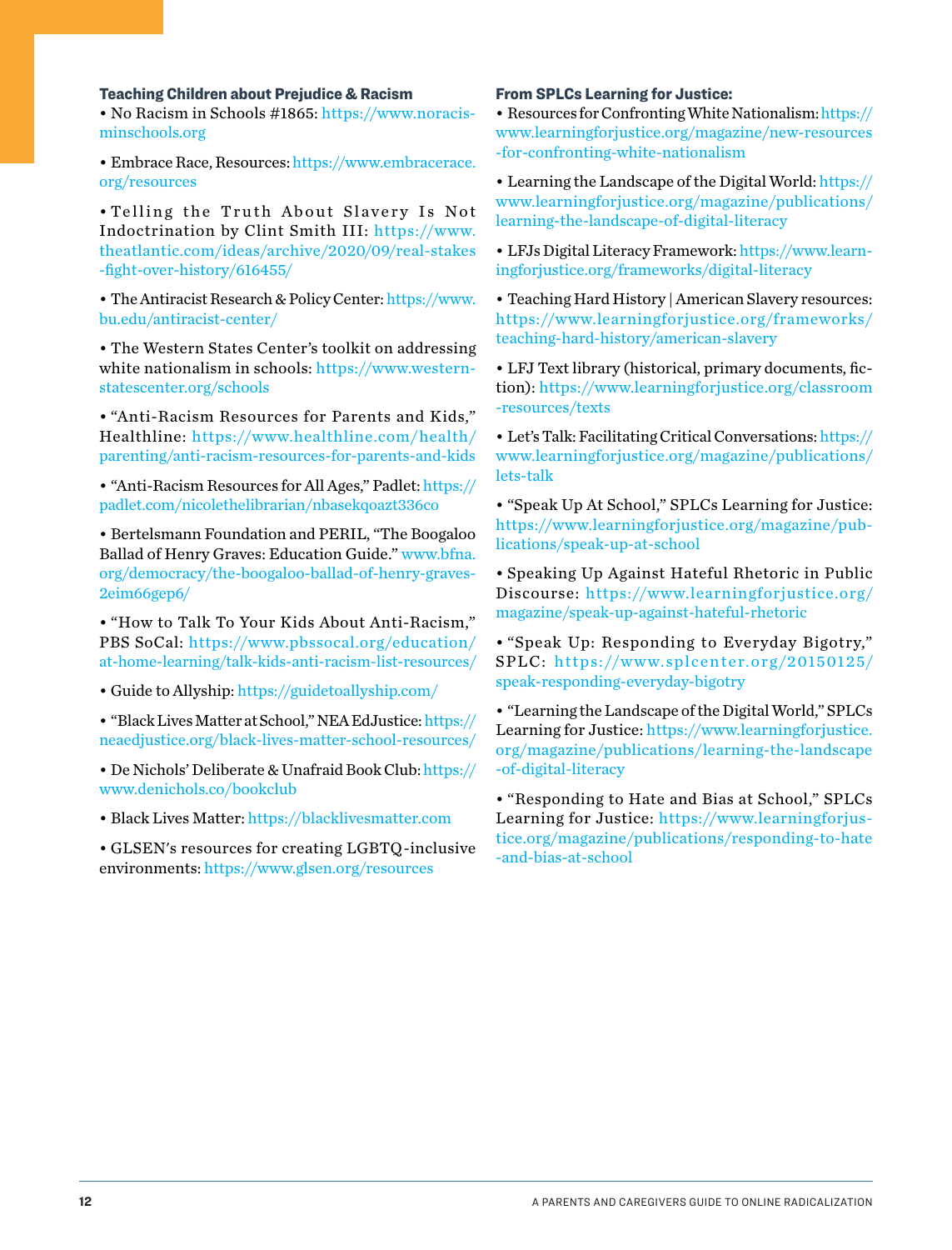#### <span id="page-14-0"></span>Preventing & Dealing with Extremism

• My Child Is Sharing Conspiracy Theories and Racist Memes. What Do I Say?," Western States Center: [https://](https://westernstatescenter.medium.com/my-child-is-sharing-conspiracy-theories-and-racist-memes-what-do-i-say-ea1c8916d064) [westernstatescenter.medium.com/my-child-is-sharing](https://westernstatescenter.medium.com/my-child-is-sharing-conspiracy-theories-and-racist-memes-what-do-i-say-ea1c8916d064)[conspiracy-theories-and-racist-memes-what-do-i-say](https://westernstatescenter.medium.com/my-child-is-sharing-conspiracy-theories-and-racist-memes-what-do-i-say-ea1c8916d064)[ea1c8916d064](https://westernstatescenter.medium.com/my-child-is-sharing-conspiracy-theories-and-racist-memes-what-do-i-say-ea1c8916d064)

• "Ten Ways to Fight Hate: A Community Response Guide," SPLC: [https://www.splcenter.org/20170814/](https://www.splcenter.org/20170814/ten-ways-fight-hate-community-response-guide) [ten-ways-fight-hate-community-response-guide](https://www.splcenter.org/20170814/ten-ways-fight-hate-community-response-guide)

• "Five Things Educators Can Do to Address Bias in Their Schools," NEA EdJustice: [https://neaedjustice.](https://neaedjustice.org/2019/10/11/5-things-educators-can-do-to-address-bias-in-their-school/) [org/2019/10/11/5-things-educators-can-do-to-address](https://neaedjustice.org/2019/10/11/5-things-educators-can-do-to-address-bias-in-their-school/)[bias-in-their-school/](https://neaedjustice.org/2019/10/11/5-things-educators-can-do-to-address-bias-in-their-school/)

• "A Teacher's Guide on the Prevention of Violent Extremism," United Nations Educational, Scientific and Cultural Organization: [https://unesdoc.unesco.org/](https://unesdoc.unesco.org/ark:/48223/pf0000244676) [ark:/48223/pf0000244676](https://unesdoc.unesco.org/ark:/48223/pf0000244676)

• "What if I was Wrong?," an Educator's Book of Activities to Prevent Radicalization: [https://indd.adobe.com/](https://indd.adobe.com/view/57aec2f5-a65e-49fb-941f-aa85e600c4f9) [view/57aec2f5-a65e-49fb-941f-aa85e600c4f9](https://indd.adobe.com/view/57aec2f5-a65e-49fb-941f-aa85e600c4f9)

• "Radicalization and Violent Extremism: How Do I Talk About It With My Child?": [https://info-radical.org/](https://info-radical.org/wp-content/uploads/2017/12/How-do-I-talk-about-it-with-my-child_CPRLV.pdf) [wp-content/uploads/2017/12/How-do-I-talk-about-it](https://info-radical.org/wp-content/uploads/2017/12/How-do-I-talk-about-it-with-my-child_CPRLV.pdf)[with-my-child\\_CPRLV.pdf](https://info-radical.org/wp-content/uploads/2017/12/How-do-I-talk-about-it-with-my-child_CPRLV.pdf)

• An Information Kit for School Personnel, Centre for the Prevention of Radicalization Leading to Violence: [https://info-radical.org/wp-content/uploads/2016/08/](https://info-radical.org/wp-content/uploads/2016/08/INFORMATION-KIT-FOR-SCHOOL-PERSONNEL.pdf) [INFORMATION-KIT-FOR-SCHOOL-PERSONNEL.pdf](https://info-radical.org/wp-content/uploads/2016/08/INFORMATION-KIT-FOR-SCHOOL-PERSONNEL.pdf)

• "The Oxygen of Amplification: Better Practices for Reporting on Extremists, Antagonists, and Manipulators," Data & Society: https://datasociety.net/library/ [oxygen-of-amplification/](https://datasociety.net/library/oxygen-of-amplification/)

#### Online Safety

• The National Online Safety website, which hosts a variety of guides, webinars, and learning modules for parents, teachers, and caregivers about internet safety, platforms, and online learning: <https://nationalonlinesafety.com/>

• The Center for Internet and Technology Addiction: <https://virtual-addiction.com/>

• The National Substance Abuse and Mental Health Helpline: [www.samhsa.gov/find-help/national-helpline](http://www.samhsa.gov/find-help/national-helpline)

• "What Parents Need to Know about Tik Tok," National Online Safety: [https://nationalonlinesafety.com/guides/](https://nationalonlinesafety.com/guides/what-parents-need-to-know-about-tiktok) [what-parents-need-to-know-about-tiktok](https://nationalonlinesafety.com/guides/what-parents-need-to-know-about-tiktok)

• Common Sense Media: [www.commonsensemedia.org/](http://www.commonsensemedia.org/)

#### Hate Tracking, Reporting, & Maps in the United States

• SPLCs Hate Map: [www.splcenter.org/hate-map](http://www.splcenter.org/hate-map)

• SPLC Map of White Supremacist Flyering in the U.S.: <https://www.splcenter.org/flyering-map>

• The "Stop AAPI Hate" Reporting Center from the Asian Pacific Policy and Planning Council: [www.asianpacificpol](http://www.asianpacificpolicyandplanningcouncil.org/stop-aapi-hate/)[icyandplanningcouncil.org/stop-aapi-hate/](http://www.asianpacificpolicyandplanningcouncil.org/stop-aapi-hate/)

• The Anti-Defamation League's Bias and Discrimination Incident Reporting Site: [www.adl.org/reportincident](http://www.adl.org/reportincident)

• Report anti-LGBTQ media content to GLAAD: [https://](https://www.glaad.org/reportdefamation) [www.glaad.org/reportdefamation](https://www.glaad.org/reportdefamation)

• Council on American Islamic Relations Incident Reporting Site: [www.cair.com/report/](http://www.cair.com/report/)

- The U.S. Department of Justice Hate Crimes Reporting: [www.justice.gov/hatecrimes/get-help-now](http://www.justice.gov/hatecrimes/get-help-now)
- The Victim Connect Resource Center: [https://victim](https://victimconnect.org/learn/types-of-crime/hate-crimes/)[connect.org/learn/types-of-crime/hate-crimes/](https://victimconnect.org/learn/types-of-crime/hate-crimes/)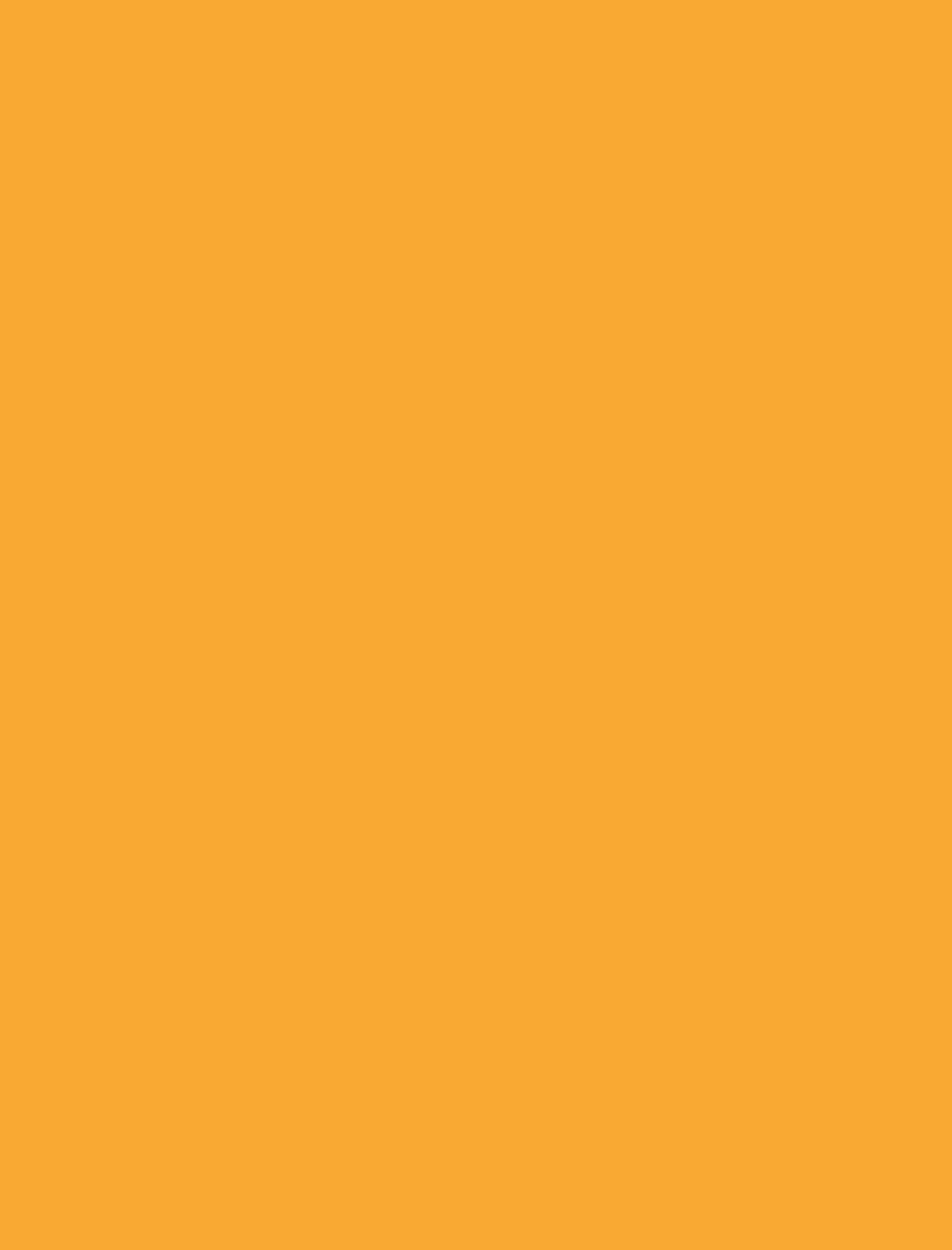# APPENDIX STAYING ALERT TO SITES, PLATFORMS, & APPS FREQUENTLY EXPLOITED BY EXTREMISTS

**C** ertain applications and online platforms should raise red flags for parents and caregivers. They can be the starting point for a conversation with youth about why they are using those platforms. Of particular concern are apps and platforms that use a high level of encryption, hide other apps, and applications designed to provide content banned on mainstream sites. This is a constantly evolving space, and new sites and applications are always emerging. The best advice is to ask children about their browser history along with any applications, platforms, or sites they use that you don't recognize. As a starting point, look for the following on a child's smartphone, tablet, or computer and web browers.

#### **Toxic online communities**

The following sites are known to foster cultures of hate and intolerance and to seed online campaigns of disinformation and harassment. If you see a child is active on one of these sites, it should be cause for immediate concern.

- 4Chan
- Gab
- 8Kun
- KiwiFarms
- incels.co

#### **Mainstream sites exploited by extremists**

The following sites are popular with children and young adults. However, extremists and other harmful actors and predators seek to exploit these sites to prey on vulnerable people. Targeting can take the form of one-onone grooming or through the spreading of propaganda. If your child uses one of the following sites, talk with them about the fundamentals of internet safety and how to spot extremist activity.

- Reddit
- 
- Discord • iFunny • Twitch
- -
- Tik Tok
- 

#### **Apps & sites with limited moderation**

These sites and applications employ varying degrees of content moderation that often rely on users to report violations. Extremists seek to exploit such a reliance to spread content and to recruit.

- Minds
- BitChute • Riot Chat

• Rocket Chat

• MeWe • DLive

• Parler

- Rumble
- Odysee/Lbry • Patriots.win

#### **Highly encrypted & anonymizing apps & services**

The following applications use encryption and other privacy technologies to keep their activities secret. If your child is using one of these applications, find out why and reach out for help.

- Telegram
- Protonmail
- Unseen.is Email
- Tutanota Email
- Tor/Onion Browsers
- Brave Browser
- Threema
- Keybase

**WWW.SPLCENTER.ORG/PERIL | WWW.AMERICAN.EDU/PERIL 15**

- Jitsi Meet
- 
- Facebook
	-
	-
- (via Steam, Xbox, PS4)
- YouTube • VKontake (VK)
- Twitter
- Instagram
- Teamspeak
- 
- Signal • Wickr
- WIRE
- 
- Nord VPN
- Proton VPN
- 
- PIA VPN
	-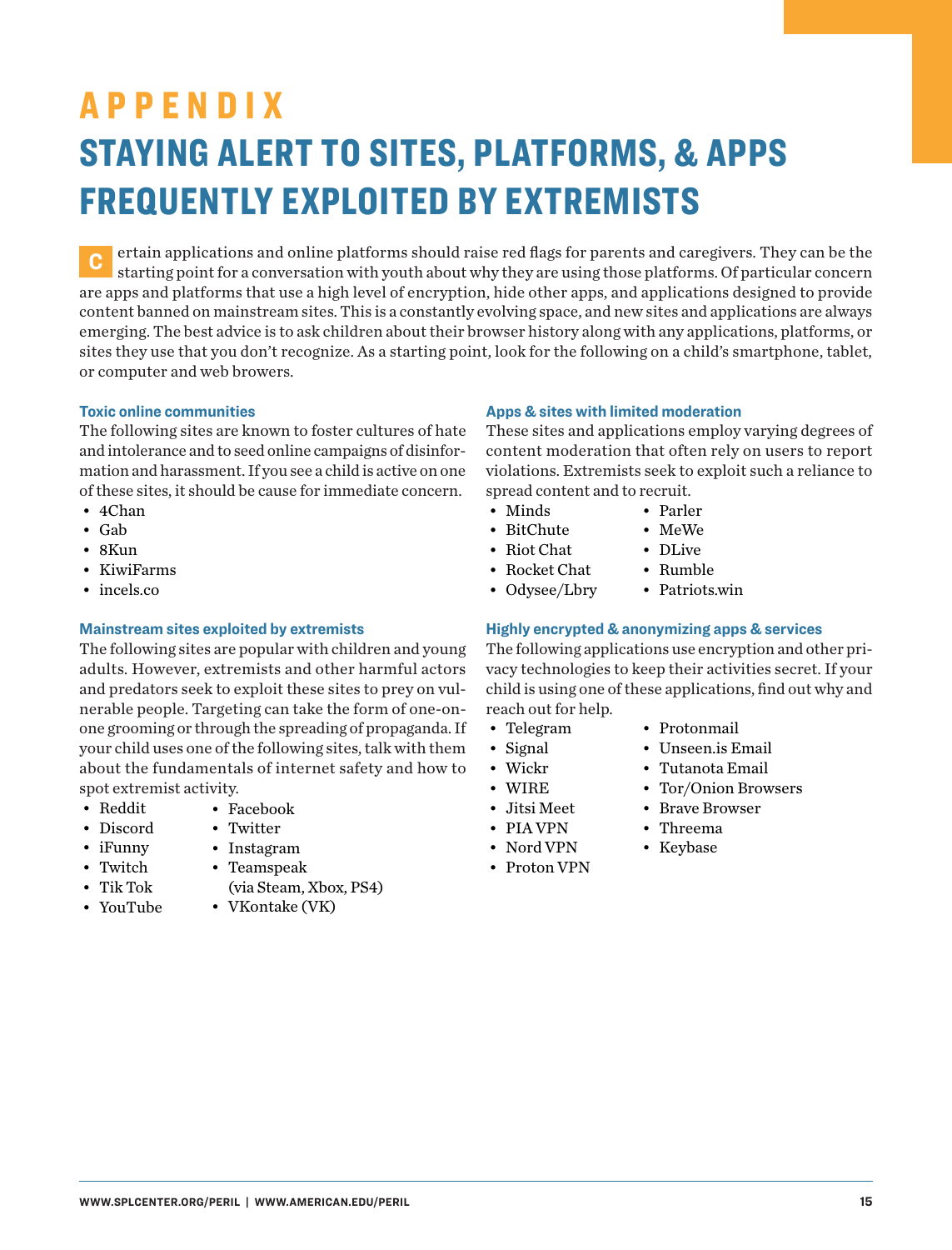### <span id="page-17-0"></span>ENDNOTES

- [1](#page-5-0) See for example Berger, J.M. 2018. *Extremism.* MIT Press; Mudde, Cas. 2019. *The Far Right Today.* Polity Press.
- [2](#page-5-0) See Sunstein, Cas. 2013. *Going to Extremes: How Like Minds Unite and Divide.* Oxford University Press.
- [3](#page-5-0) See Phillips, Whitney. 2019. "It Wasn't Just the Trolls: Early Internet Culture, 'Fun', and the Fires of Exclusionary Laugher," *Social Media and Society* Vol. 5(3); Greene, Viveca S. 2019. "'Deplorable' Satire: Alt-Right Memes, White Genocide Tweets, and Redpilling Normies," Studies in American Humor Vol. 5(1).
- [4](#page-7-0) See Rosenblum, Nancy and Russell Muirhead. 2019. *A Lot of People are Saying: The New Conspiracism and the Assault on Democracy.* Princeton: Princeton University Press.
- [5](#page-8-0) McCauley, Clark and Sophia Moskalenko. 2017. *Friction: How Radicalization Happens to Them and Us.* Oxford University Press.
- [6](#page-9-0) Kent, Stephen A. and Joseph P. Szimhart. 2002. "Exit Counseling and the Decline of Deprogramming," *Cultic Studies Review* Vol. 1(3).
- [7](#page-9-0) For guidance on how to talk to children and teens, see Faber, Adele and Elaine Mazlish's books *How to Talk so Teens will Listen and Listen so Teens will Talk (*Harper Collins 2006) and *How to Talk so Kids will Listen and Listen so Kids will Talk* (Scribner 2012).
- [8](#page-9-0) For more on the strategies of extremist propaganda, see the Anti-Defamation League's discussion, "Propaganda, Extremism and Online Recruitment Tactics," available at [https://www.adl.](https://www.adl.org/education/resources/tools-and-strategies/table-talk/propaganda-extremism-online-recruitment) [org/education/resources/tools-and-strategies/table-talk/propa](https://www.adl.org/education/resources/tools-and-strategies/table-talk/propaganda-extremism-online-recruitment)[ganda-extremism-online-recruitment](https://www.adl.org/education/resources/tools-and-strategies/table-talk/propaganda-extremism-online-recruitment)
- [9](#page-10-0) See Miller-Idriss, Cynthia. 2009. *Blood and Culture.* Duke University Press.
- [10](#page-10-0) See the City of Kindness website at [http://cityofkindness.org/](http://cityofkindness.org/portfolio/get-inspired/) [portfolio/get-inspired/](http://cityofkindness.org/portfolio/get-inspired/) for resources. Read more about the story of the city of Anaheim's kindness campaign and its impact on school bullying, disciplinary referrals, and local crime in Humphries, Monica. "One Mayor Transformed His Town Into the 'City of Kindness' — and Inspired Over 1 Million Kind Acts." *Nation Swell,* August 19, 2019, available at [https://nationswell.](https://nationswell.com/anaheim-city-of-kindness/) [com/anaheim-city-of-kindness/](https://nationswell.com/anaheim-city-of-kindness/)
- [11](#page-11-0) See Lenhart, Amanda, Michele Ybarra, Kathryn Zickuhr, and Myesha Price-Feeney. 2016. "Guide to Online Harassment, Digital Abuse and Cyberstalking in America." Published by the Data and Society Research Institute and the Center for Public Health Research, available at [https://www.datasociety.net/pubs/oh/](https://www.datasociety.net/pubs/oh/Online_Harassment_2016.pdf) [Online\\_Harassment\\_2016.pdf](https://www.datasociety.net/pubs/oh/Online_Harassment_2016.pdf)
- [12](#page-11-0) See the 2009 guide, "Preventing and responding to hate crimes: A resource guide for NGOs in the OSCE region," published by the OSCE's Office for Democratic Institutions and Human Rights," available at [https://www.osce.org/odihr/39821?down](https://www.osce.org/odihr/39821?download=true)[load=true](https://www.osce.org/odihr/39821?download=true)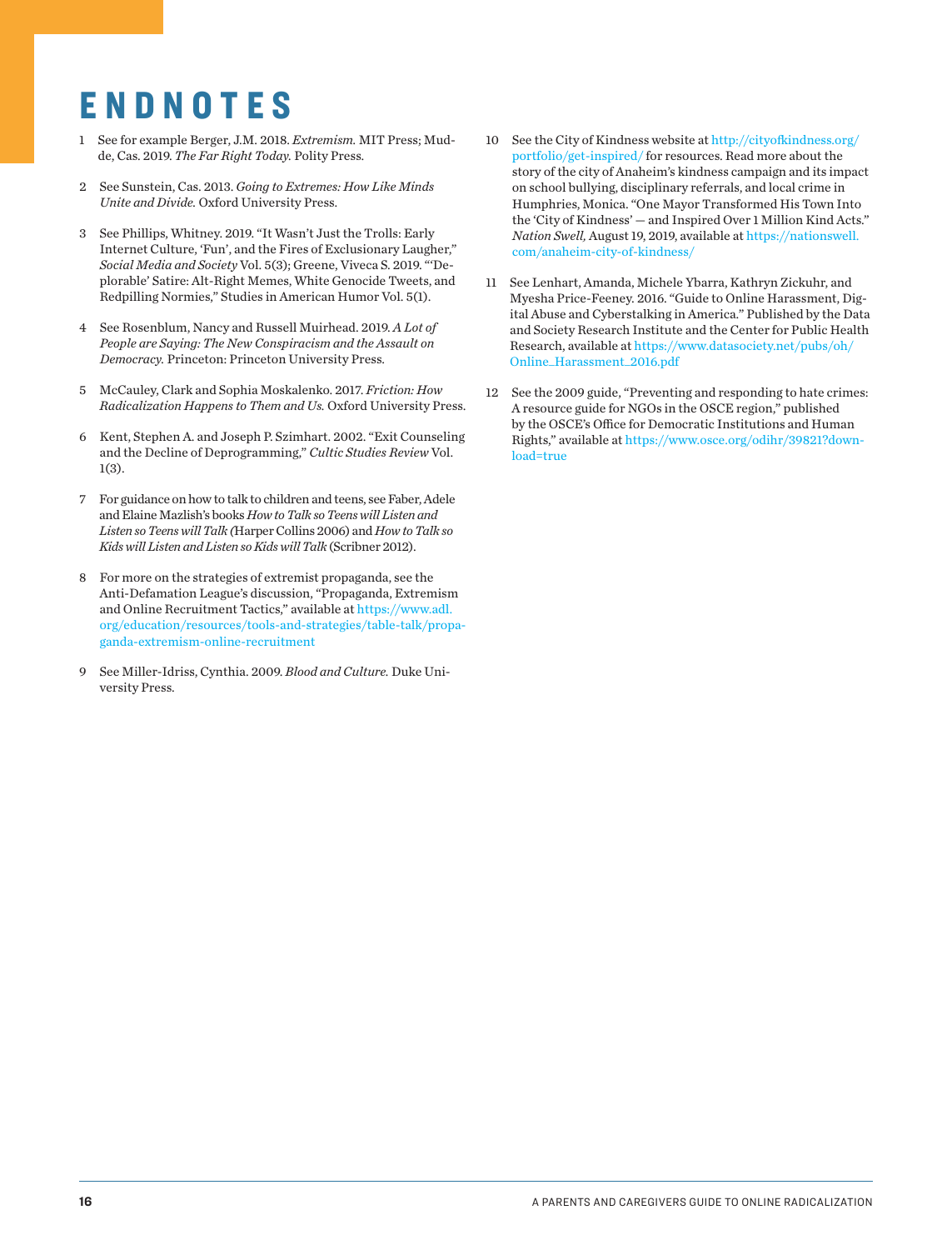### **CREDITS**

on PERIL, visit *[www.american.edu/peril](http://www.american.edu/peril)*. For more on the SPLC's Intelligence Project, visit *[www.splcenter.org](http://www.splcenter.org)*.

**Caleb Cain,** PERIL Program Associate **Meili Criezis,** PERIL Program Associate **Brian Hughes,** PERIL Associate Director **Cynthia Miller-Idriss,** PERIL Director **Lydia Bates,** SPLC Senior Research Analyst

*the drafting process of this guide.*